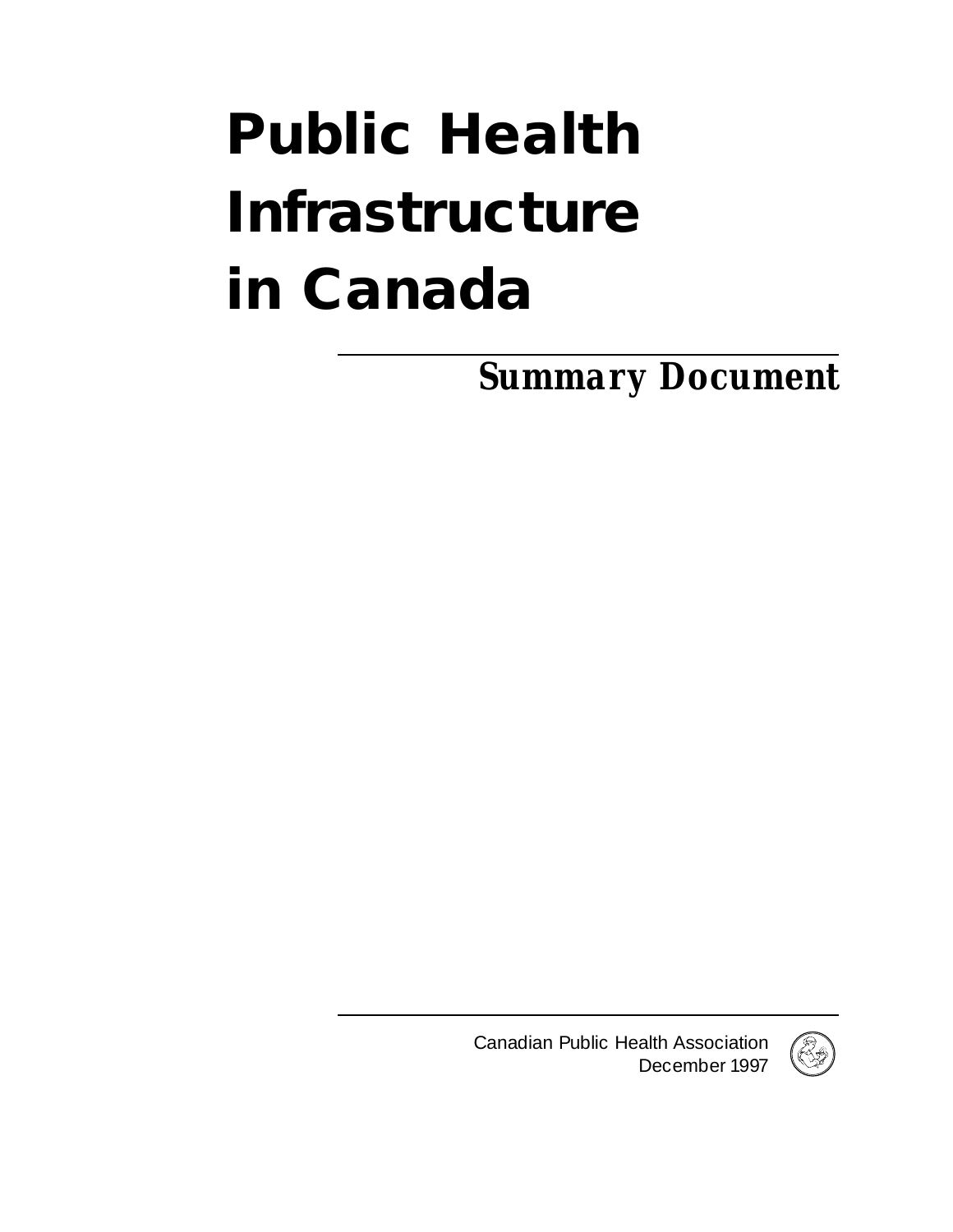#### **Public Health Infrastructure in Canada Summary Document**

© 1997 by the Canadian Public Health Association. Permission granted for non-commercial reproduction only. For more information, contact the Canadian Public Health Association 400-1565 Carling Avenue, Ottawa, ON, K1Z 8R1 Telephone: 613-725-3769 ■ Fax: 613-725-9826 E-mail: info@cpha.ca ■ Internet: www.cpha.ca

Printed in Canada on recycled paper.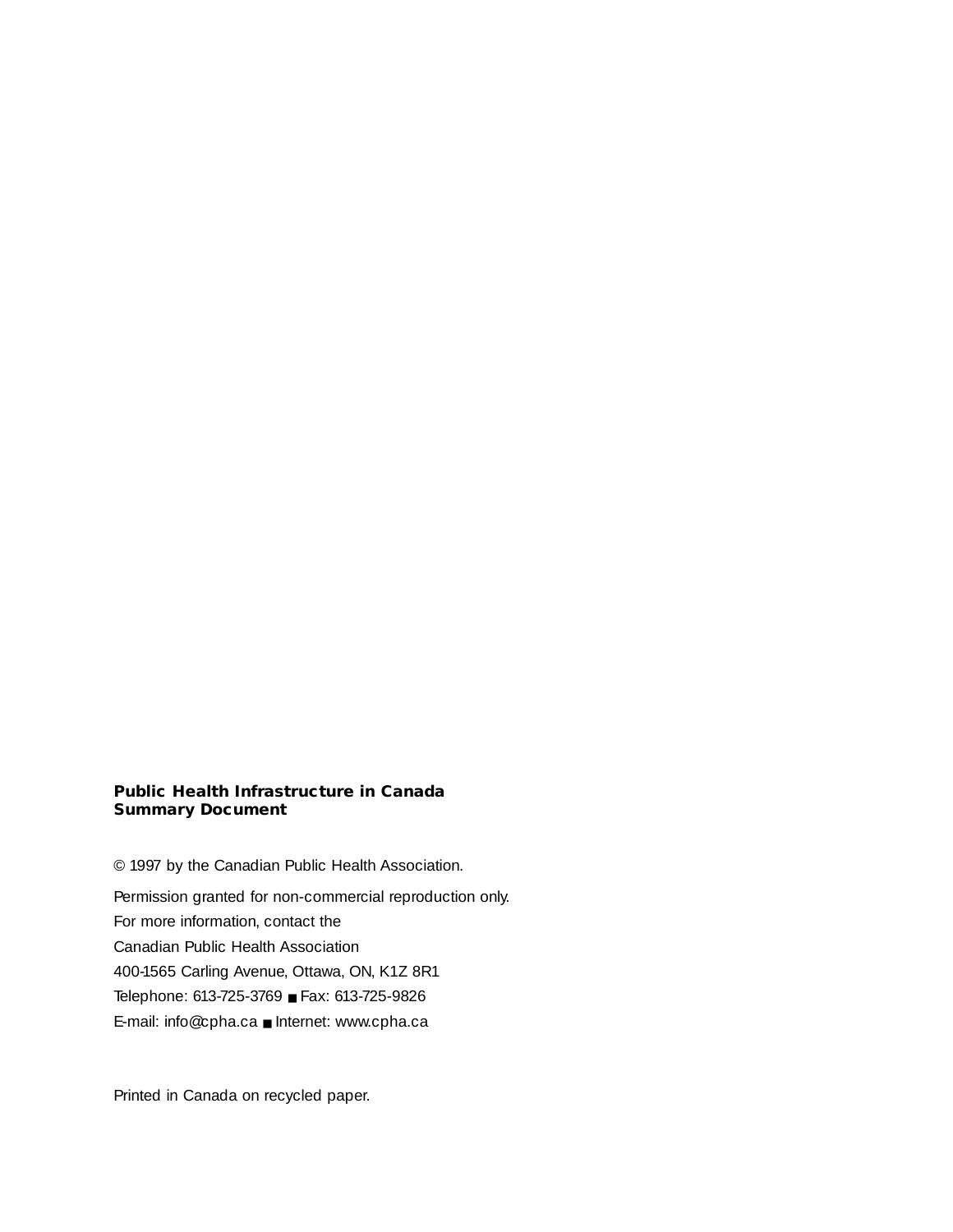# **Table of Contents**

| 1.0 |     |                                                                                   |  |
|-----|-----|-----------------------------------------------------------------------------------|--|
|     | 1.1 |                                                                                   |  |
|     | 1.2 |                                                                                   |  |
| 2.0 |     |                                                                                   |  |
|     | 2.1 |                                                                                   |  |
|     | 2.2 |                                                                                   |  |
|     | 2.3 |                                                                                   |  |
|     |     |                                                                                   |  |
|     |     |                                                                                   |  |
|     | 2.4 |                                                                                   |  |
|     | 2.5 |                                                                                   |  |
|     | 2.6 |                                                                                   |  |
| 3.0 |     |                                                                                   |  |
|     | 3.1 |                                                                                   |  |
|     |     |                                                                                   |  |
|     |     |                                                                                   |  |
|     |     |                                                                                   |  |
|     |     |                                                                                   |  |
|     |     |                                                                                   |  |
|     |     | 3.1.5 Participation in the Overall Planning of Health Programs                    |  |
|     |     | 3.1.6 Linkages in the Planning of Public Health Programs and Services11           |  |
|     | 3.2 |                                                                                   |  |
|     |     |                                                                                   |  |
|     |     | 3.2.2 Presence of Public Health Definitions/vision, Goals, Objectives, Standards, |  |
|     |     |                                                                                   |  |
|     | 3.3 |                                                                                   |  |
| 4.0 |     | Overview of the Impact of Health System Reforms on                                |  |
|     |     |                                                                                   |  |
|     | 4.1 | Impact on Overall Effectiveness and Efficiency of Public Health 14                |  |
|     |     | 4.1.1 Correlation Between Regionalization and Overall Impact14                    |  |
|     | 4.2 |                                                                                   |  |
|     |     |                                                                                   |  |
|     |     |                                                                                   |  |
|     |     |                                                                                   |  |
|     |     |                                                                                   |  |
|     | 4.3 |                                                                                   |  |
|     | 4.4 |                                                                                   |  |
|     |     |                                                                                   |  |
|     |     |                                                                                   |  |
|     |     |                                                                                   |  |
|     |     |                                                                                   |  |
| 5.0 |     |                                                                                   |  |
|     | 5.1 |                                                                                   |  |
|     | 5.2 |                                                                                   |  |
|     | 5.3 |                                                                                   |  |
| 6.0 |     |                                                                                   |  |
|     |     |                                                                                   |  |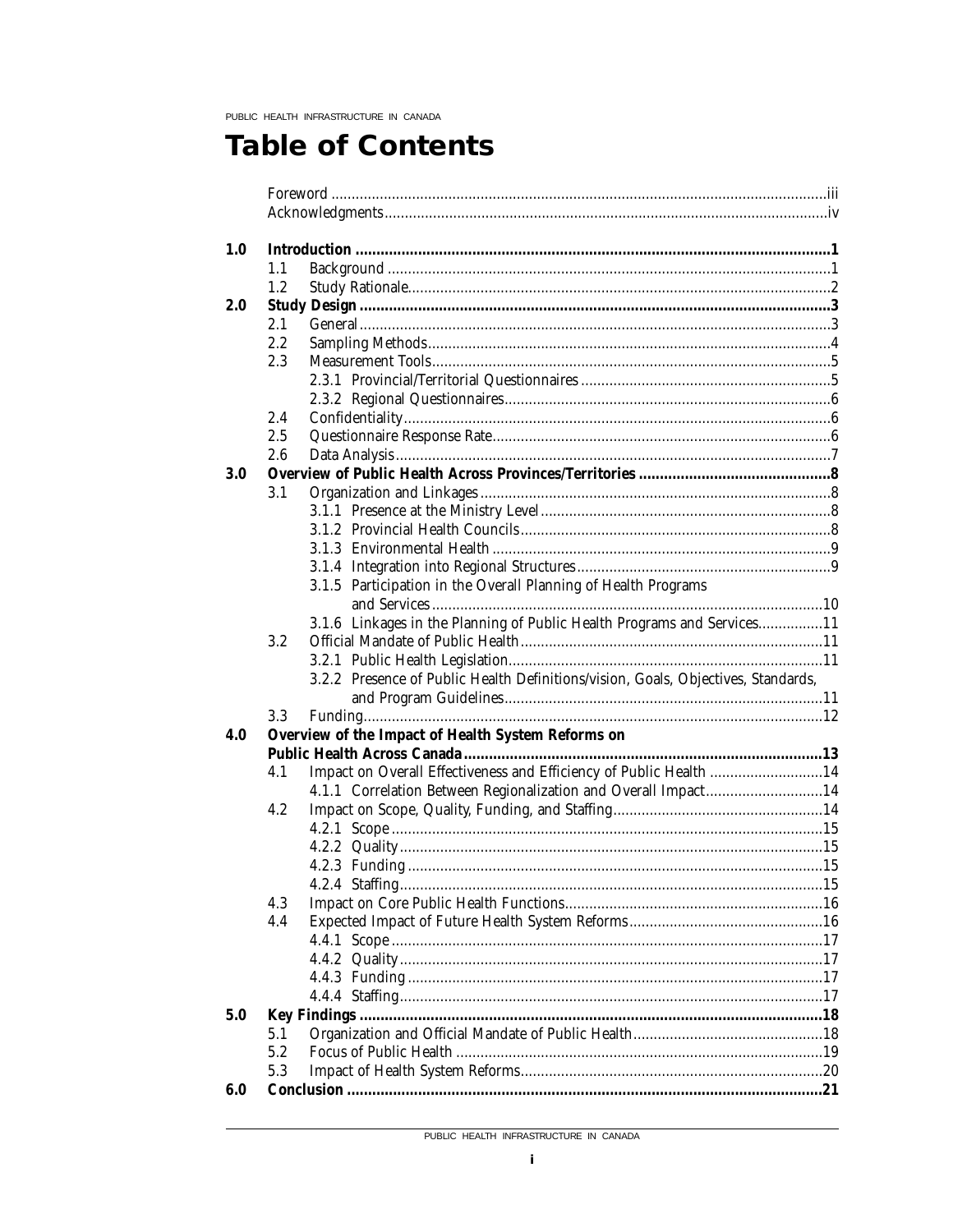CANADIAN PUBLIC HEALTH ASSOCIATION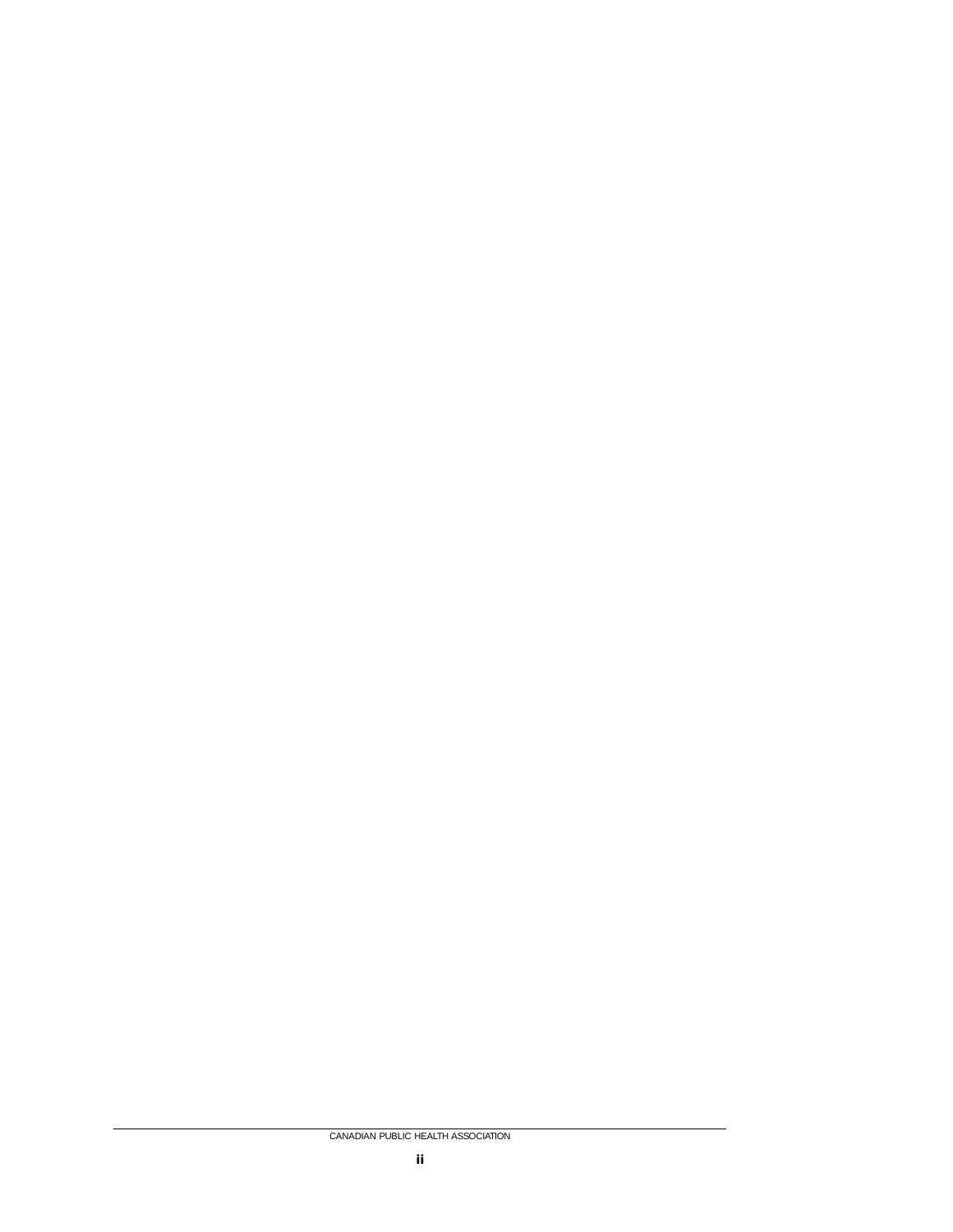PUBLIC HEALTH INFRASTRUCTURE IN CANADA

# **Foreword**

Between the Fall of 1996 and the Summer of 1997, a survey on the Public Health Infrastructure was conducted by the Canadian Public Health Association (CPHA) to assess the current status of provincially- and territorially-mandated public health authorities and administrations in Canada and to determine what elements of public health infrastructures, if any, were affected by recent health system reforms and in what ways. Those surveyed included Associate/Assistant Deputy Ministers mainly responsible for public health functions; provincial/territorial Chief Medical Officers of Health; the Canadian Public Health Association (CPHA) Board representatives for the Provincial/Territorial Branches and Associations (PTBAs); regional Medical Officers of Health; Directors or CEOs of regional public health organizations; and individuals primarily responsible for Public Health Nursing, Health Promotion, and Environmental Health functions; as well as other persons believed to have a comprehensive understanding of public health in a particular province or territory. Their responses and comments are collated and described in this summary document. Since the study is meant to serve as a baseline for discussion and to provide an environmental scan, caution should be exerted in the interpretation of the results. Relatively small sample sizes and other methodological limitations impede the generalizability of the results. Also, the reader must keep in mind that the study reflects the opinions, perceptions, and experiences of various individuals. Furthermore, since changes to the public health systems across the country occur rapidly, this document depicts a one-time snapshot of the public health infrastructures in Canada, taken at the time of the survey in February 1997. However, some general trends and similarities among the different provincial and territorial public health infrastructures were identified and may be useful for individuals and organizations involved in public health at various levels. This summary document provides some background information on public health in Canada and on the survey, broadly describes the organization and the structure of public health in the country, and highlights some of the key findings from the survey.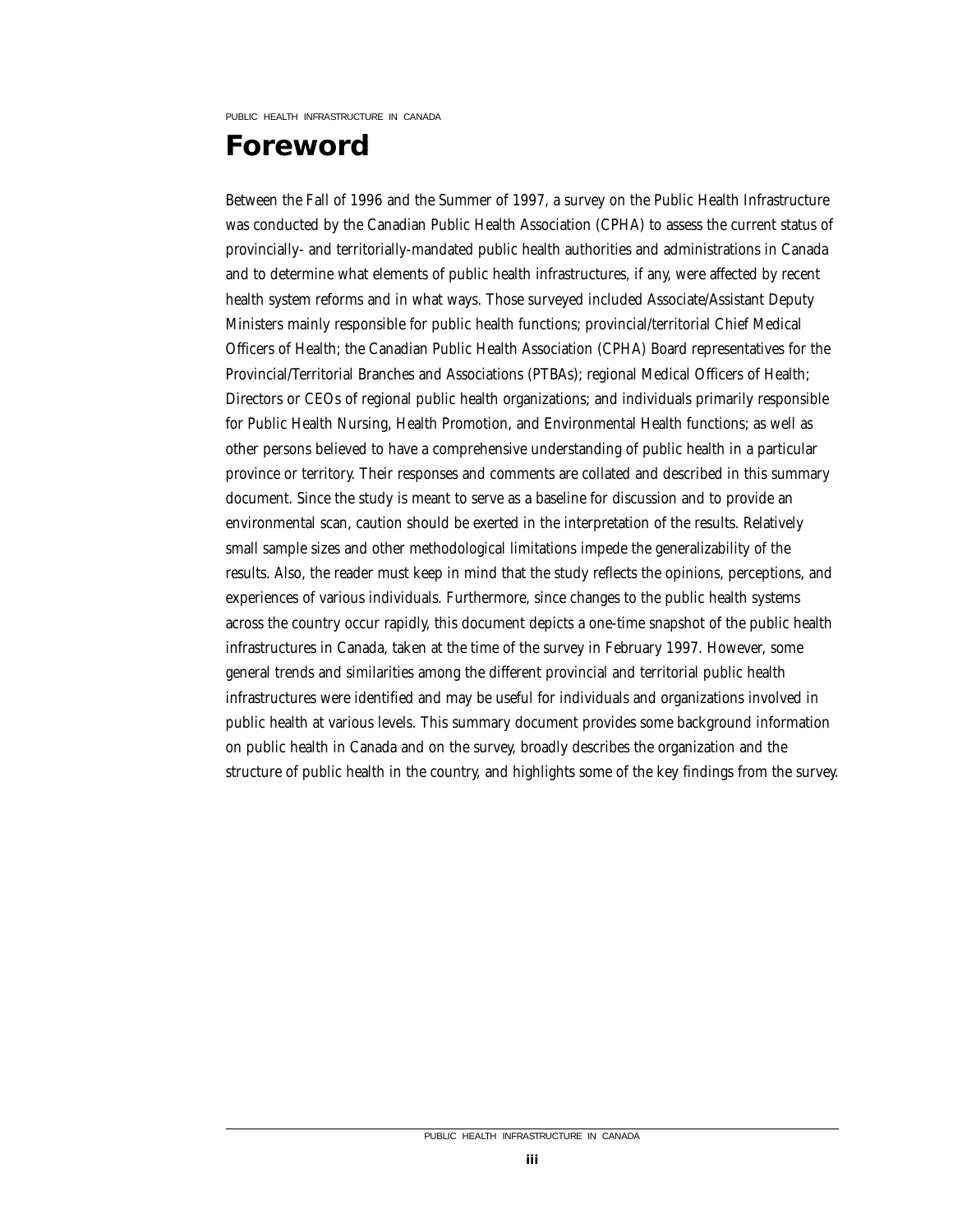PUBLIC HEALTH INFRASTRUCTURE IN CANADA

# **Acknowledgments**

This study was made possible by the time, efforts, and talents of various individuals. The Infrastructure Working Group, a small committee of the CPHA Board of Directors, under the guidance of Dr. David Butler-Jones, oversaw the work and the progress of the research. The report itself was prepared by Ms. Heather Karpetz for CPHA as part of her requirements for the Masters in Health Administration (MHA) program of the Faculty of Administration at the University of Ottawa, under the supervision of Mr. Douglas E. Angus, full-time professor and Director of the MHA program.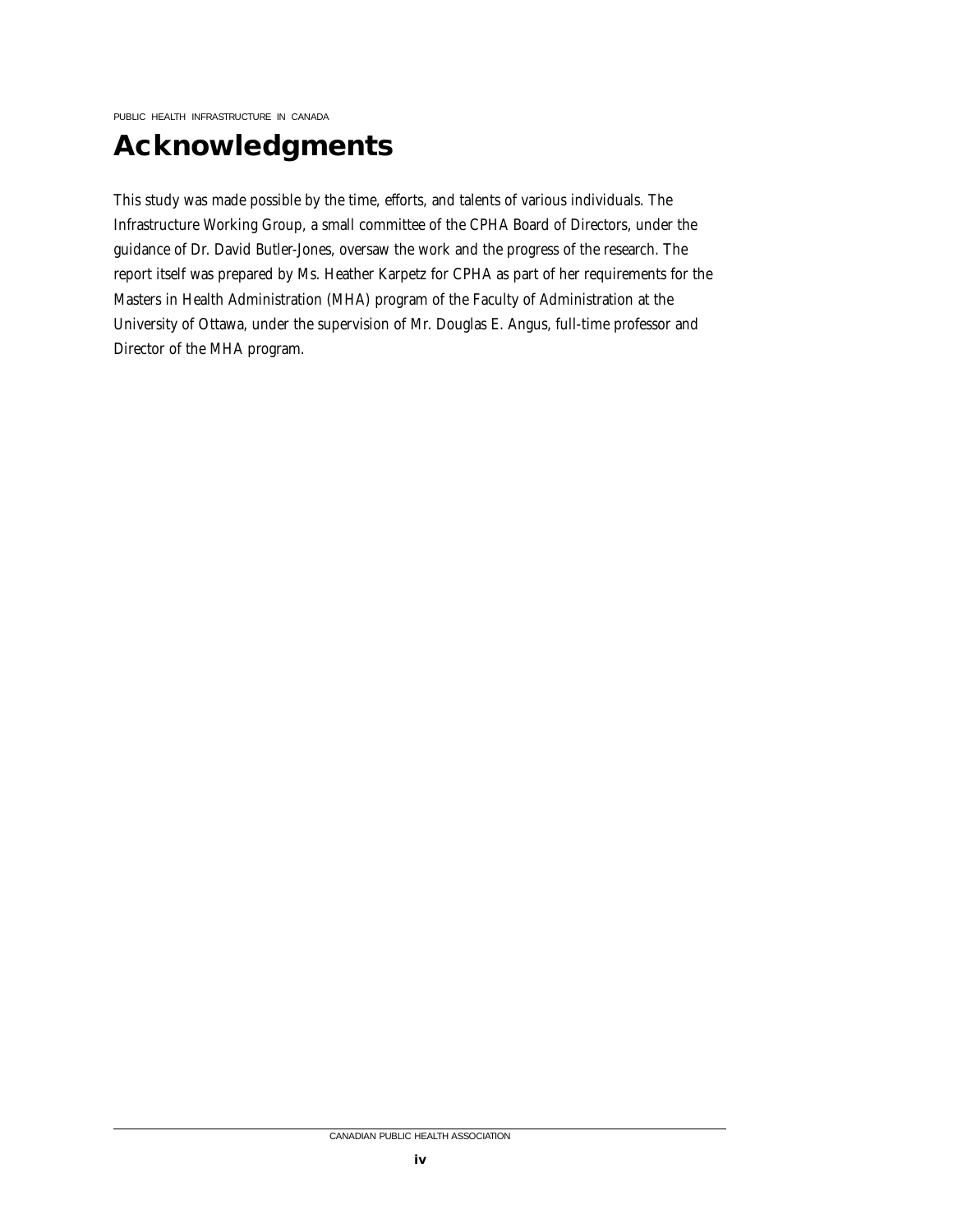# **1.0 Introduction**

#### **1.1 Background**

The field of public health grew out of a recognition that centrally-mandated policies and practices were essential to the overall health of individuals and communities. In the past, in order to combat contagious diseases, it was necessary for governments to assume responsibility for the health of communities. Methods of disease prevention were first developed, and later, infrastructures were put in place to ensure the ongoing monitoring of population health and the threats to it. Standards for sanitation, food, immunization coverage, medical services, and environmental health have, traditionally, been mandated through legislation. In addition, formal public health organizations have been in place to act on this legislation at the administrative/district and delivery levels.

Research on health in populations has confirmed that successful public health activities will, potentially, have a much greater positive influence on the future health of the public than will more improvements and efficiencies in the acute care system. Important Canadian health policy documents such as the 1974 Lalonde Report and the 1986 Ottawa Charter have confirmed the importance of publicly-mandated strategies beyond curative care as vital to improving the health of its citizens. As cornerstones of public health activities, health promotion, disease prevention, health protection, and healthy public policy have been recognized as the key components of strategies aimed at maintaining and sustaining healthy populations (Canadian Public Health Association, 1996).

While health system reforms have focused much attention on the most expensive health care sector, acute care facilities, there has been little attention paid to the effects of reforms on public health activities and programs. There is concern among those working in public health that changes resulting from health care reforms have eroded the integrity of publicly-mandated public health infrastructures. While public health legislation may still be in place, roles, responsibilities, and methods of administering public health services and programs have been impacted. In certain provinces and territories, public health no longer has a clearly defined role and structure within provincial health programs.

The recent emergence of diseases such as AIDS, the re-emergence of other diseases such as tuberculosis, the growing burden of chronic diseases, and the renewed understanding of the determinants of health and a population approach, have served as reminders that public health has an important role to play in ensuring the collective health of Canadians. There is some concern in public health circles that the infrastructures in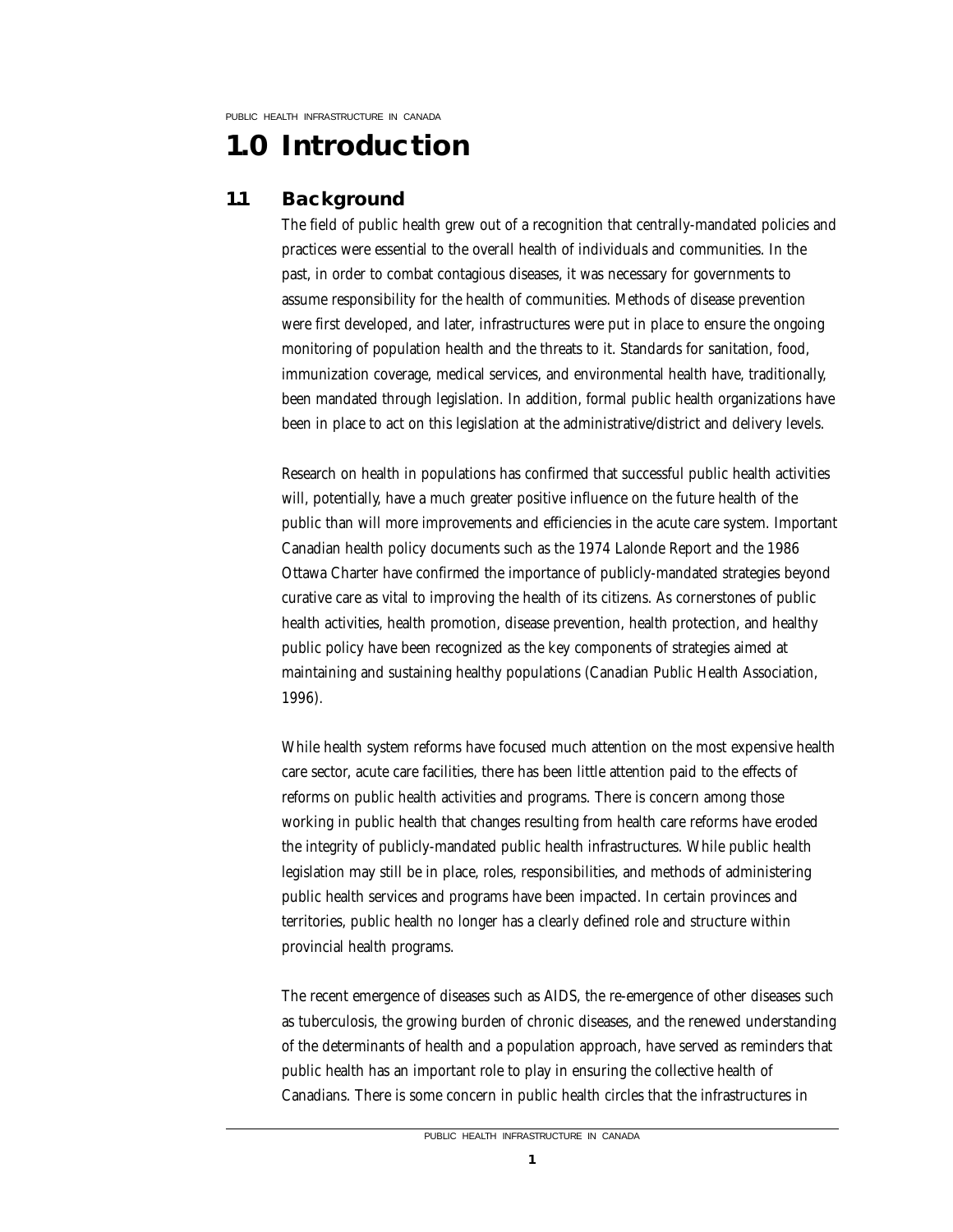place today may not be sufficient to deal with existing and emerging threats to the population's health. This study was undertaken to determine whether or not the key components of the public health system are still in place within the health systems of each province and territory, or whether they have been lost as very rapid changes have taken place.

## **1.2 Study Rationale**

In July 1995, the Canadian Public Health Association (CPHA) passed a resolution entitled "*Public Health Infrastructure*". In the first part of this resolution, CPHA resolved to facilitate the development of a national public health advocacy and communication plan including the promotion of a model framework for public health. As a follow-up to this part of the resolution, the February 1996 CPHA Board Issue Paper - *Focus on Health: Public Health in Health Services Restructuring* was published, highlighting the issues, roles, and challenges facing public health within the context of ongoing health services restructuring.

In the second part of the same resolution, CPHA resolved to undertake a survey to assess the current status of province- and territory-mandated public health authorities and administrations in Canada. This study was undertaken in response to this part of the resolution, by conducting a survey of the current status of provincially- and territorially-mandated public health authorities and administrations in Canada.

To assess the current status of province- and territory-mandated public health infrastructures, including authorities and administration, the study aimed to answer the following two broad research questions:

- 1. What is the current status of provincially- and territorially-mandated public health infrastructures, including organization and linkages, official mandate for public health, and funding?
- 2. What elements of provincially- and territorially-mandated public health infrastructures have been affected by recent health care reforms and in what ways?

As an adjunct to this study, a summary of the organization of environmental health was completed. This information was gathered in response to a separate CPHA 1995 resolution on environmental health.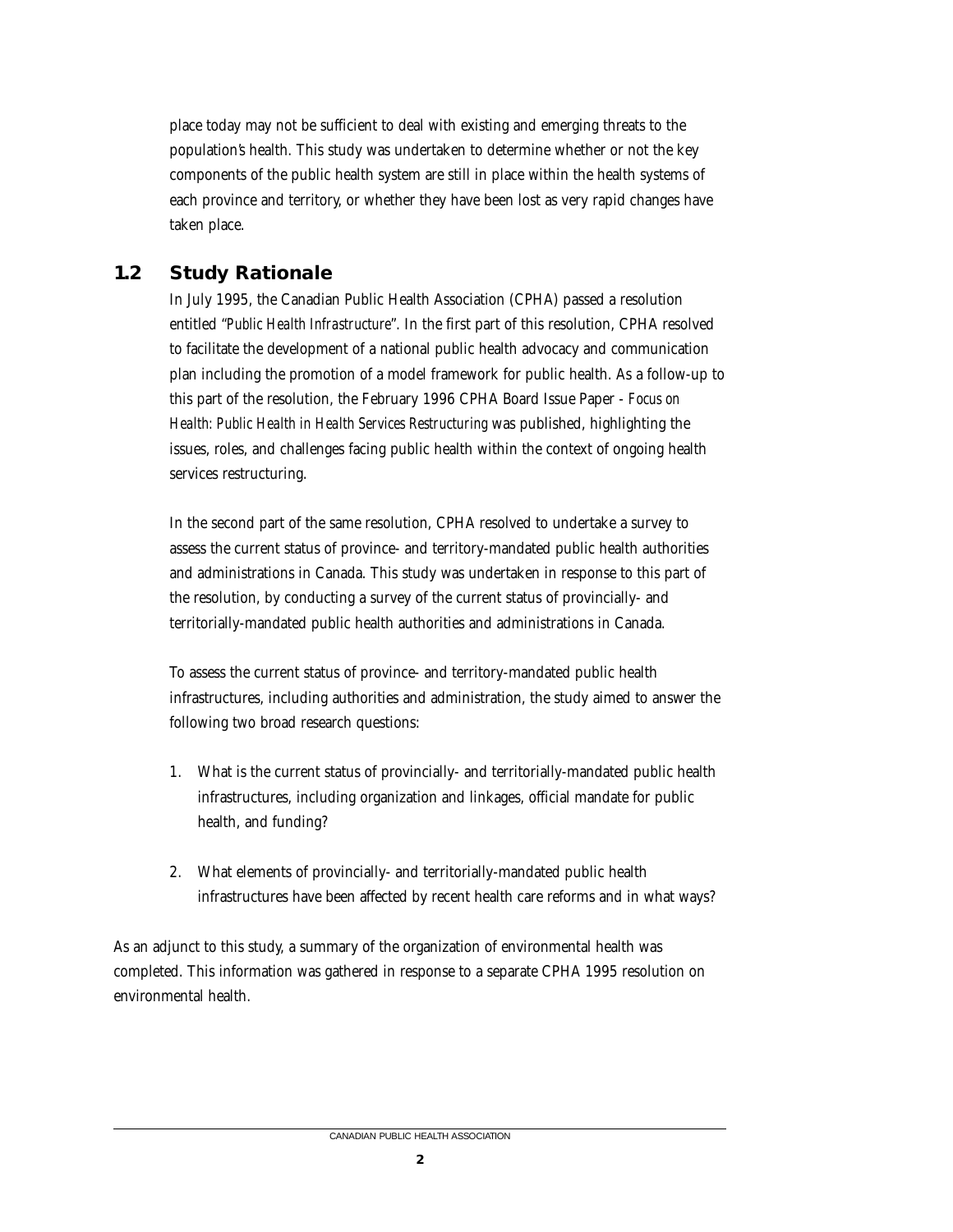# **2.0 Study Design**

# **2.1 General**

The primary purpose of this study was to gather descriptive baseline information on public health infrastructures and to conduct an environmental scan on the impacts of health system reforms on these infrastructures. A survey design was employed as it was considered most appropriate for gathering up-to-date information about public health infrastructures, given the resources available.

Limitations of this study design include the inability of the researcher to verify the information provided by all informants. Where inconsistent answers were given to infrastructure questions, the researcher attempted to follow up with phone calls to key informants in order to clarify and verify the information. The questions about the impact of health system reforms solicited opinions and, therefore, verifying the accuracy of this information was not considered necessary.

Within each province and territory, surveying was carried out at two levels: the provincial/territorial level and the regional or administrative level. In early December 1996, the Infrastructure Working Group made a decision not to include a survey of delivery-level organizations since this was considered to be outside the scope of this study and the tools developed were considered inappropriate to gather delivery-level information. There may be an opportunity for another study in the future to focus on the service delivery level of public health.

To gather the required information on public health infrastructure, two separate mail questionnaires were developed. As needed, follow-up phone calls were made to key informants to clarify information and to complete the picture where information was deemed to be insufficient. Relevant legislation and policy documents were reviewed for each province and territory.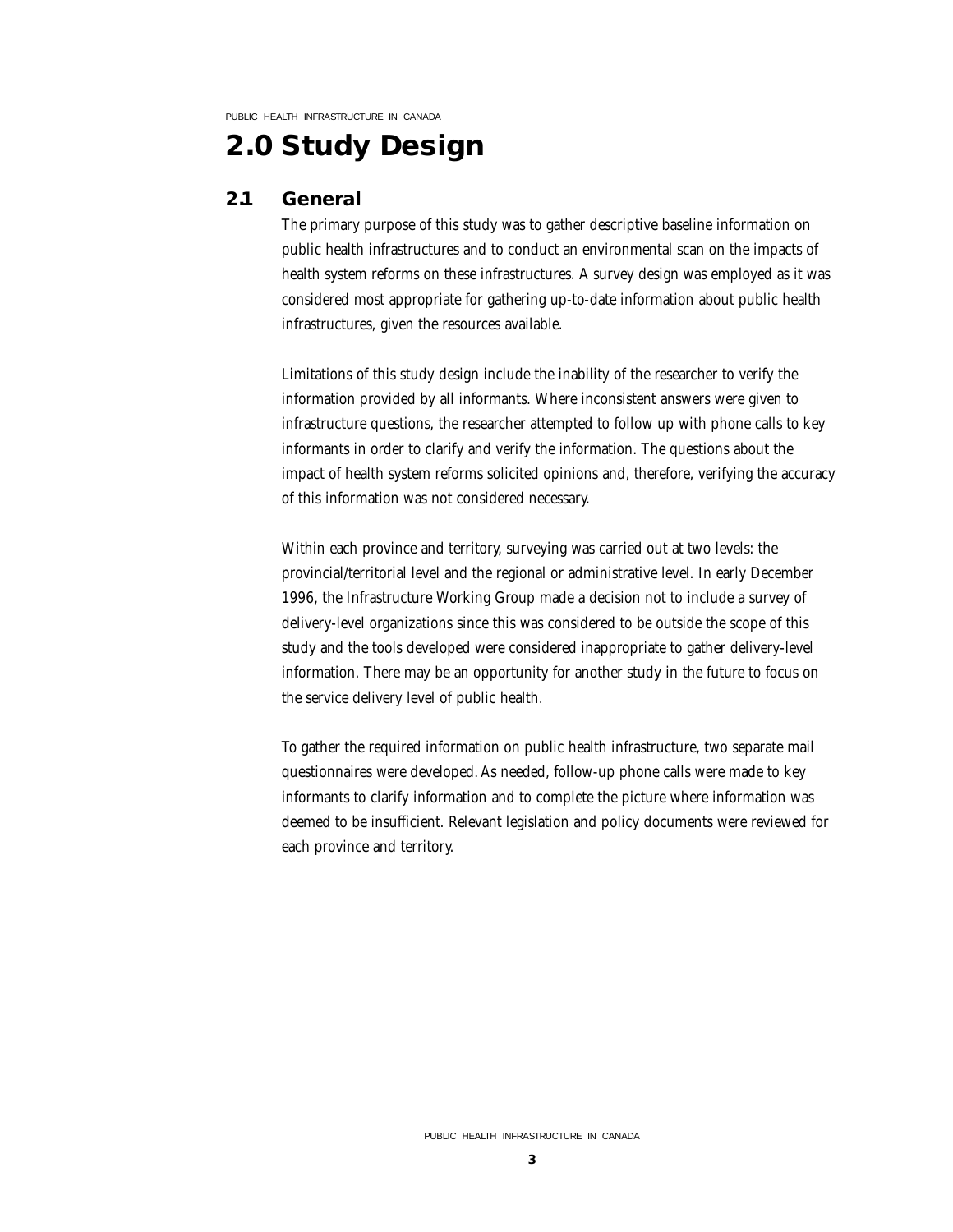# **2.2 Sampling Methods**

At the provincial/territorial level, a provincial/territorial questionnaire was developed and sent to the Associate or Assistant Deputy Minister(s) primarily responsible for public health functions, the provincial/territorial Chief Medical Officer of Health, the CPHA Board representative for the Provincial and Territorial Branches and Associations (PTBAs), and in most cases, another person or persons who were identified by the Working Group members or PTBA representative as having a comprehensive understanding of public health in that particular province or territory.

Regional organizations within each province and territory were identified as the health organization directly below the Ministry primarily responsible for public health functions. Regional organizations included district health units, regional and district community health boards, and regional offices of provincial health organizations. In those provinces where public health was not integrated with other health services, one survey was sent to the Executive Director of the corresponding Health Council for that region.

An exception to the regional sampling method occurred in Yukon, where at the time of surveying, both the Ministry functions and the administrative-level functions were being carried out by Health Canada. In this case, both public health units outside of the territorial organizational structure were surveyed along with the Health Canada workers employed in the roles of administering public health functions for the entire Yukon.

In provinces where there were determined to be nine or fewer regional public health organizations, the latter were all surveyed. In provinces where there were determined to be more than nine regional organizations, a non-random, purposefully selected sample of up to nine organizations was jointly selected by the researcher and the PTBA representative. These samples were chosen as being representative of regional organizations in that province, both in terms of the demographics of the populations served and of the organizational structures. This sampling methodology was considered essential due to a lack of an up-to-date listing of public health organizations by province and territory. Furthermore, the availability of this kind of list for each individual province and territory was variable. A purposefully selected sample was considered by the Working Group to be adequate due to the fact that provincial/territorial analyses of information, and not inter-provincial/territorial comparisons, were to be the principal focus of this study. Furthermore, the information gathered was intended to serve as an environmental scan, or baseline for discussion. Hence, rigorous sampling techniques, while preferable, were sacrificed without concern for the usefulness of the results collected.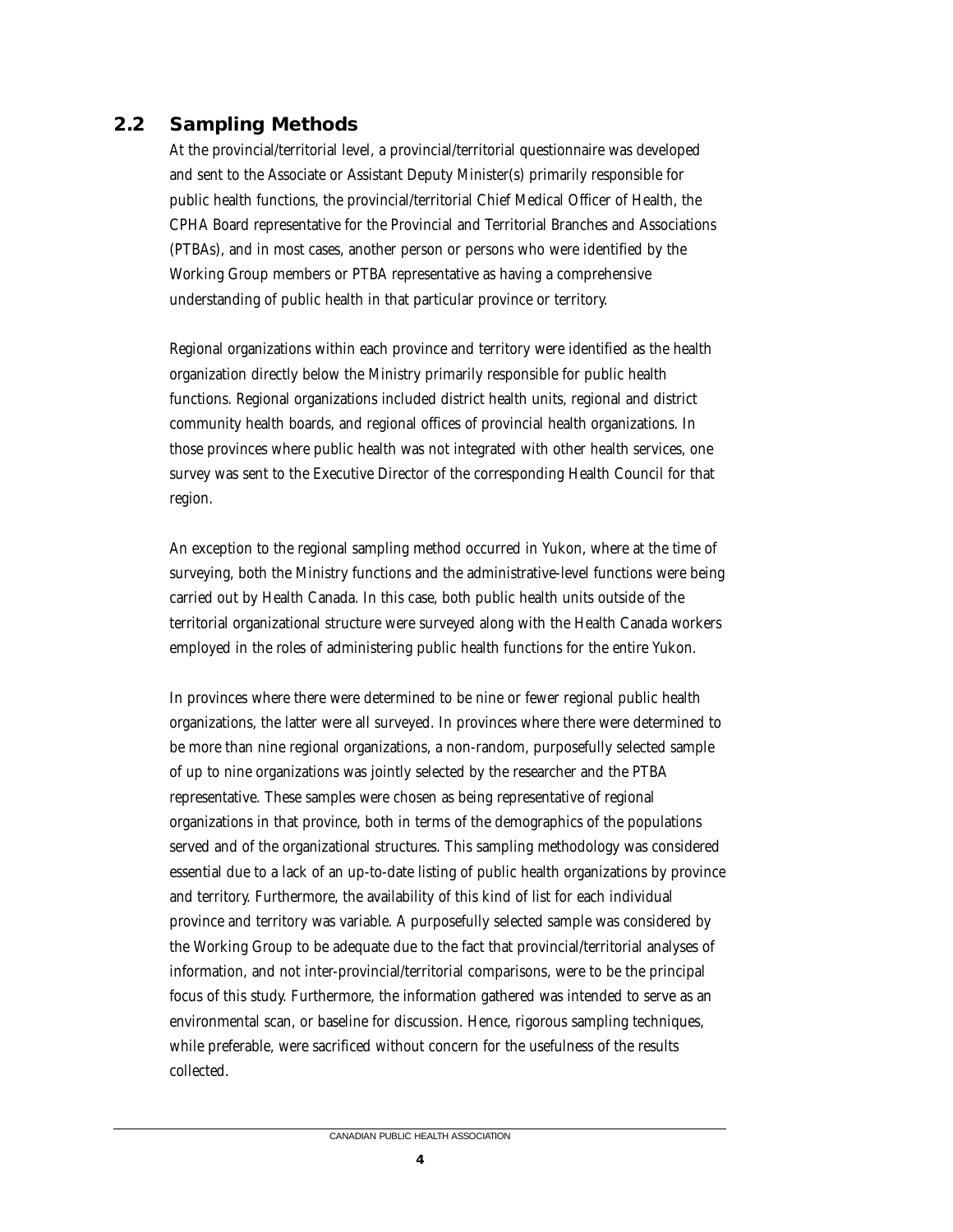While the analysis of responses was not done by occupational category or group, the Working Group felt that it was important to ask the same questions to a number of public health professional groups from the same region, particularly questions regarding the impact of health reforms. This provided an opportunity for a range of experiences and beliefs to be recorded. Within each region, up to five identical questionnaires were sent: one each to the Director or CEO of the organization, one to the Medical Officer of Health, one to the person identified as primarily responsible for Public Health Nursing, one to the person primarily in charge of Health Promotion, and one to the person primarily in charge of Environmental Health functions. If these specific occupational positions were not present in a region, an equivalent position was identified where possible. If another equivalent person was not available to be surveyed, the respondent list for that region was reduced accordingly.

## **2.3 Measurement Tools**

#### **2.3.1 Provincial/Territorial Questionnaires**

The provincial/territorial questionnaire was sent by fax and follow-up mailing to provincial/territorial key informants.

The provincial/territorial questionnaire asked questions about the presence of public health at the provincial/territorial level, including: the organization of public health, linkages within and between ministries, funding, official mandate, and the impact of current and future health system reforms on public health.

Most questions were of the tick-box type or required the respondents to write an answer, definition, or comment. Because of the descriptive nature of the information being sought from provincial/territorial informants, these types of questions were most appropriate.

Questionnaire responses were verified by follow-up phone calls to key informants at the discretion of the researcher when it was determined that further clarification was required. However, there is still the possibility that the results reported here are not a complete reflection of the situation in a particular province or territory. The large scope of this study precluded a complete telephone survey in place of mailed questionnaires.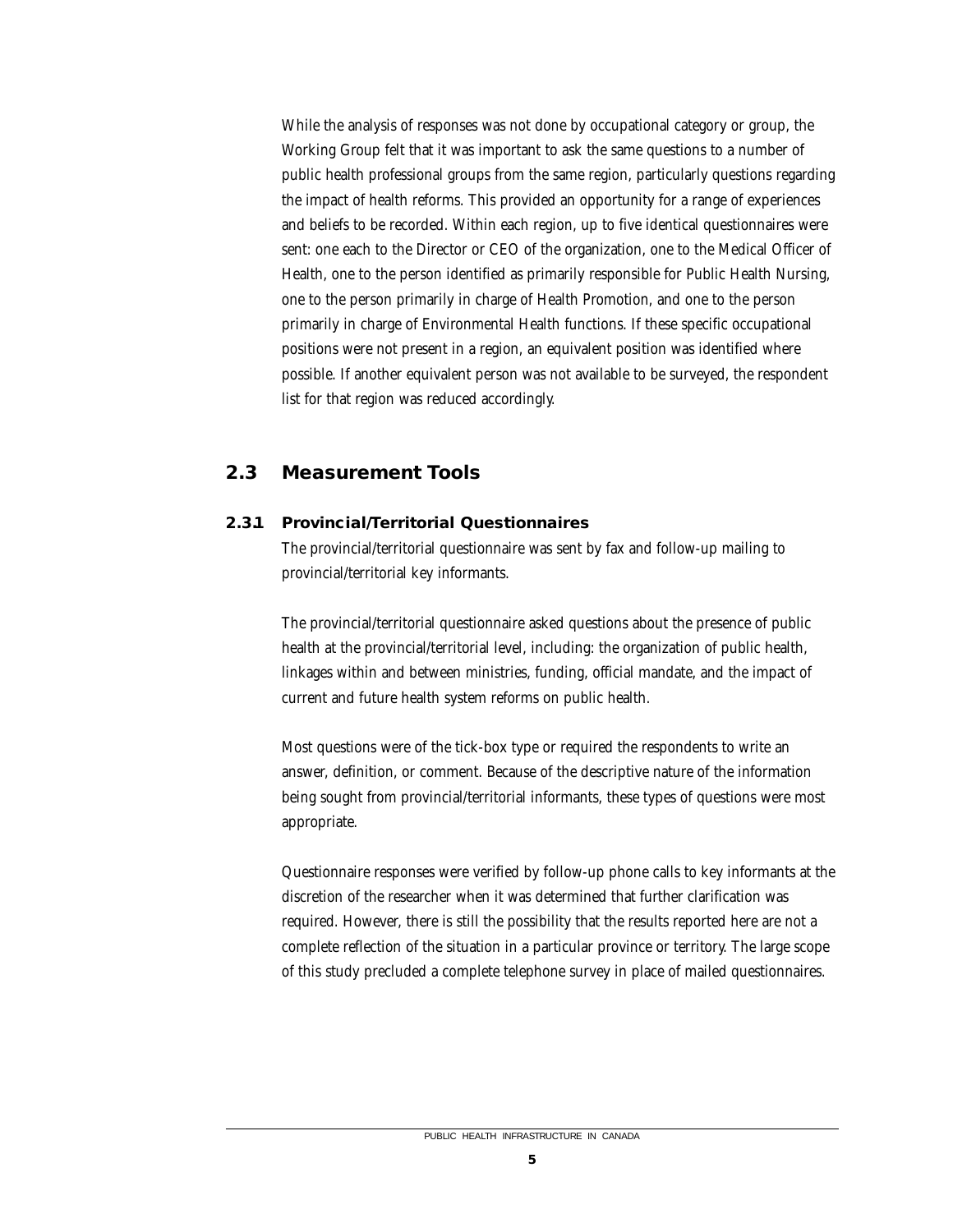#### **2.3.2 Regional Questionnaires**

The regional questionnaire was sent by express mail to regional informants.

The regional questionnaire asked questions about the presence of public health at the regional level, including: the organization of public health, reporting structures, planning linkages to other health and non-health providers, and the impact of recent and future health system reforms on public health infrastructure.

Infrastructure questions were mostly of the tick-box type with opportunities for respondents to provide comments or additional written information. Some Likert scale questions were used to elicit subjective answers to questions on health reforms. Finally, to determine the impact of health reforms on core public health functions, comments were requested.

## **2.4 Confidentiality**

Given the sensitive nature of some of the questions on the impact of health reforms, the Working Group determined that questionnaire confidentiality was required. This was ensured through the use of randomly assigned survey numbers used for recording purposes. Questionnaires returned to CPHA were given a sequential number by CPHA support staff and all identifying information, such as fax numbers, names, and organization names, were removed before the questionnaire was passed on to the researcher.

#### **2.5 Questionnaire Response Rate**

Given the continual changes occurring in the health care systems across Canada and the heavy workload of public health providers and administrators, it was important to consider mechanisms for maximizing the response rate to a mailed/faxed questionnaire. Given that CPHA is a widely known and respected organization within the public health sector, it was anticipated that CPHA sponsorship of this study would enhance the response rate for the mailed/faxed questionnaires.

In order to improve the response rate, follow-up reminders were faxed to provincial/territorial respondents who had not returned their questionnaires after two weeks following the original faxing, and also after the deadline. In all, respondents were given three weeks to complete and return the questionnaires to CPHA by fax or mail. As an added incentive, respondents were provided with a separate mail-in form to be returned to CPHA by those desiring a copy of the final study report.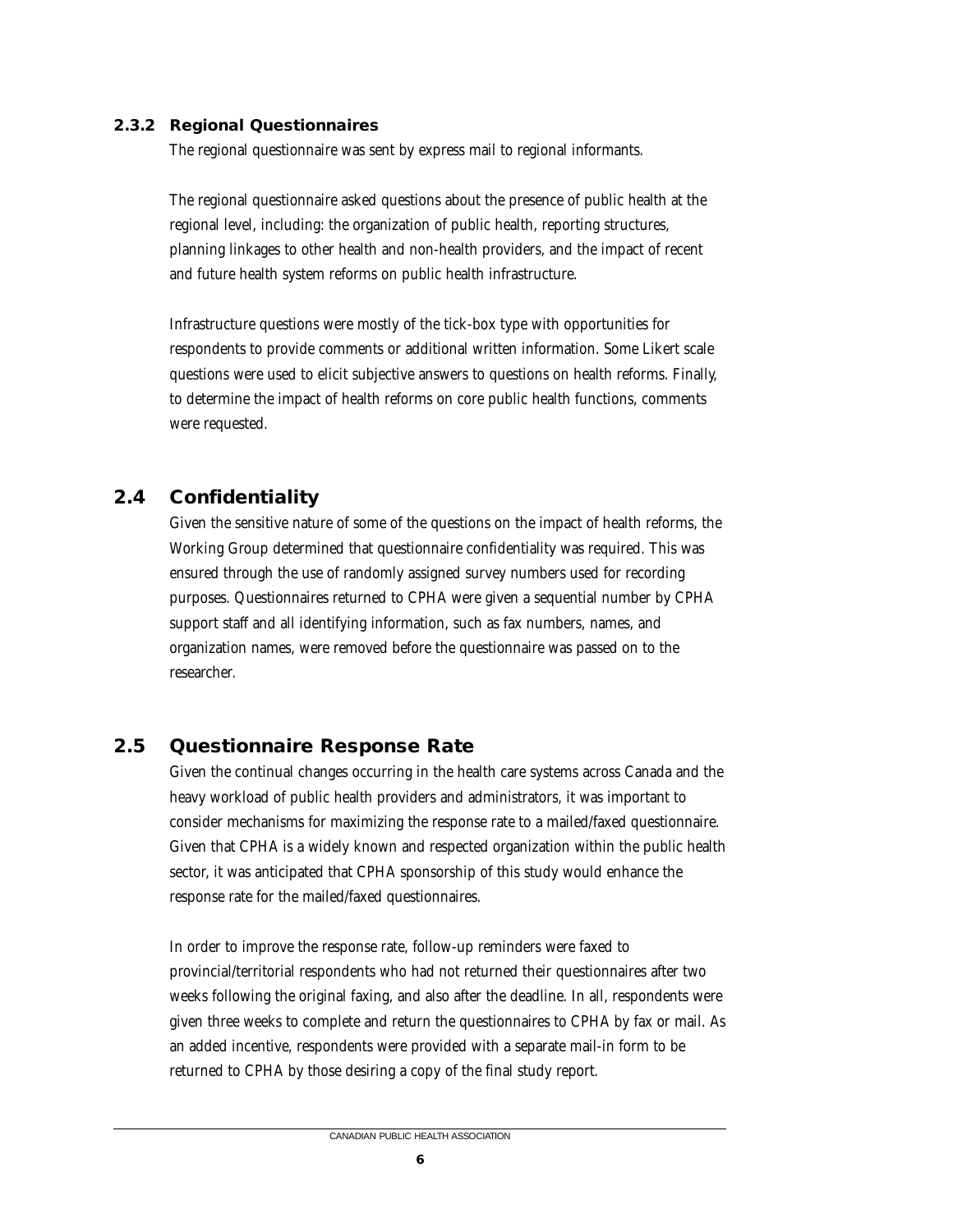In total, 349 questionnaires were mailed or faxed out and 202 were returned, for an overall response rate of 58%. Forty-five (45) provincial/territorial questionnaires were sent out and 26 returned, for a provincial/territorial response rate of 58%. Threehundred-and-four (304) regional questionnaires were sent out and 176 returned, for a regional response rate of 55%.

Although not solicited by the researcher, in a number of cases, group responses were received. The group responses were analyzed as one response since the researcher did not know if the individual respondents within the responding group had averaged their responses, if one person was delegated to complete the questionnaire on behalf of the group, or if separate questionnaires were completed and found to be the same.

### **2.6 Data Analysis**

Information gathered from provincial/territorial respondents was primarily descriptive in nature. No statistical analysis was done on this information. Responses were collated and reported in the appropriate sections of the report as descriptive information.

Information gathered from regional respondents was coded and entered into SPSS for statistical analysis. Regional data were analyzed at the aggregate level by province and territory rather than by occupational group or by organizational level. Since the data collected were either nominal or ordinal in nature, non-parametric statistics were chosen to analyze the responses. Descriptive statistics, such as frequencies, percentages, and comparison of medians, are used throughout this report to describe results. Evidence of response variability is provided with interquartile ranges.

Where statistical significance could be established, it is reported. Where tests for statistical significance were not possible or appropriate, as is the case for the provincial and territorial data gathered because of small sample sizes, this is mentioned. In these cases, the reader must interpret the results carefully and is reminded that the survey was meant, primarily, to gather descriptive information on infrastructure and to carry out an environmental scan of the impacts of health reforms on public health.

Limited cross-tabulation has been done using a test to compare the medians of independent samples. Non-parametric testing of data included use of Chi-squared statistics, Median Test for comparison of independent samples, Wilcoxon Matched Pairs Signed-Ranks Test, and Pearson's Correlation Coefficient.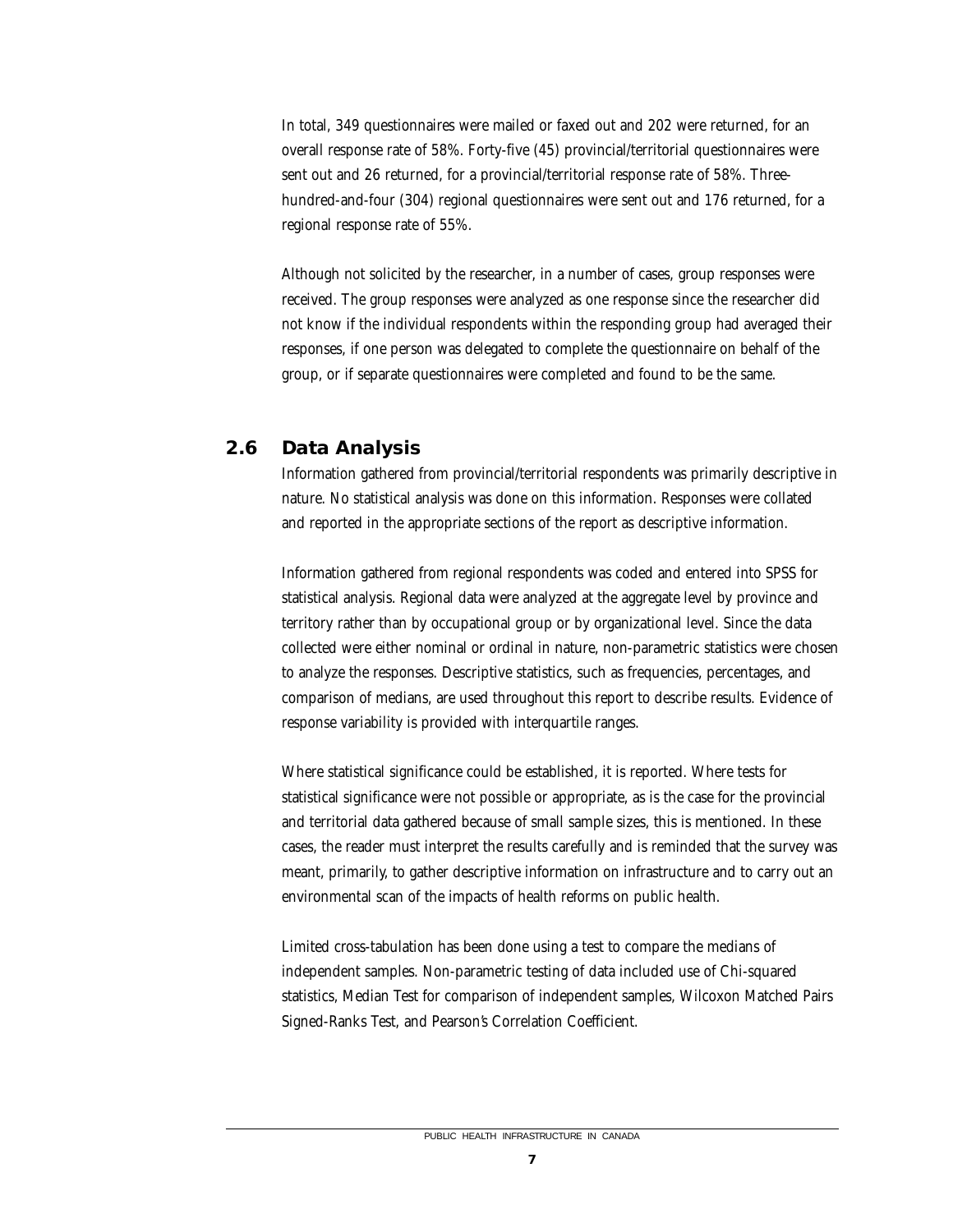# **3.0 Overview of Public Health Across Provinces/Territories**

## **3.1 Organization and Linkages**

The organization of public health and its linkages with other health and non-health sectors vary considerably across the country. This study looked at the reporting mechanisms and the degree of integration of public health functions at the ministerial and regional levels, the participation of public health in overall health planning, and the participation of other health and non-health sectors in public health planning.

#### **3.1.1 Presence at the Ministry Level**

With the exception of British Columbia, provinces and territories reported that public health is the responsibility of a single ministry, the Ministry of Health, or its equivalent. British Columbia reported that public health functions are not seen to be the responsibility of any one ministry alone, but rather a shared responsibility with several contributing ministries. In this province, a single ministry called the Ministry of Health and the Ministry Responsible for Seniors is reported to be responsible for approximately 20% of public health functions, including the health protection and disease surveillance and control functions. The remaining core public health functions are reported to be the responsibility of the new Ministry for Children and Families.

In New Brunswick and Quebec, public health is a separate Branch of the Ministry reporting directly to the Ministry of Health. In Manitoba, Ontario, Newfoundland, and Yukon, public health is the responsibility of an Assistant (or Associate) Deputy Minister (ADM) of either Community Health Services or Population Health, with one or more public health divisions reporting through the ADM to the Minister. In Saskatchewan, Nova Scotia, and Northwest Territories, public health authorities report to the Minister through an ADM of Regional or District Programs and Services. In Alberta, public health authorities report to the Minister through the ADM Health Strategies and Research. On Prince Edward Island, the responsibility for public health has been devolved to the Health and Community Services Agency.

#### **3.1.2 Provincial Health Councils**

Only Alberta, Quebec, Prince Edward Island, and Yukon report having a provincial health council whose role is to advise the government on health matters, including public health.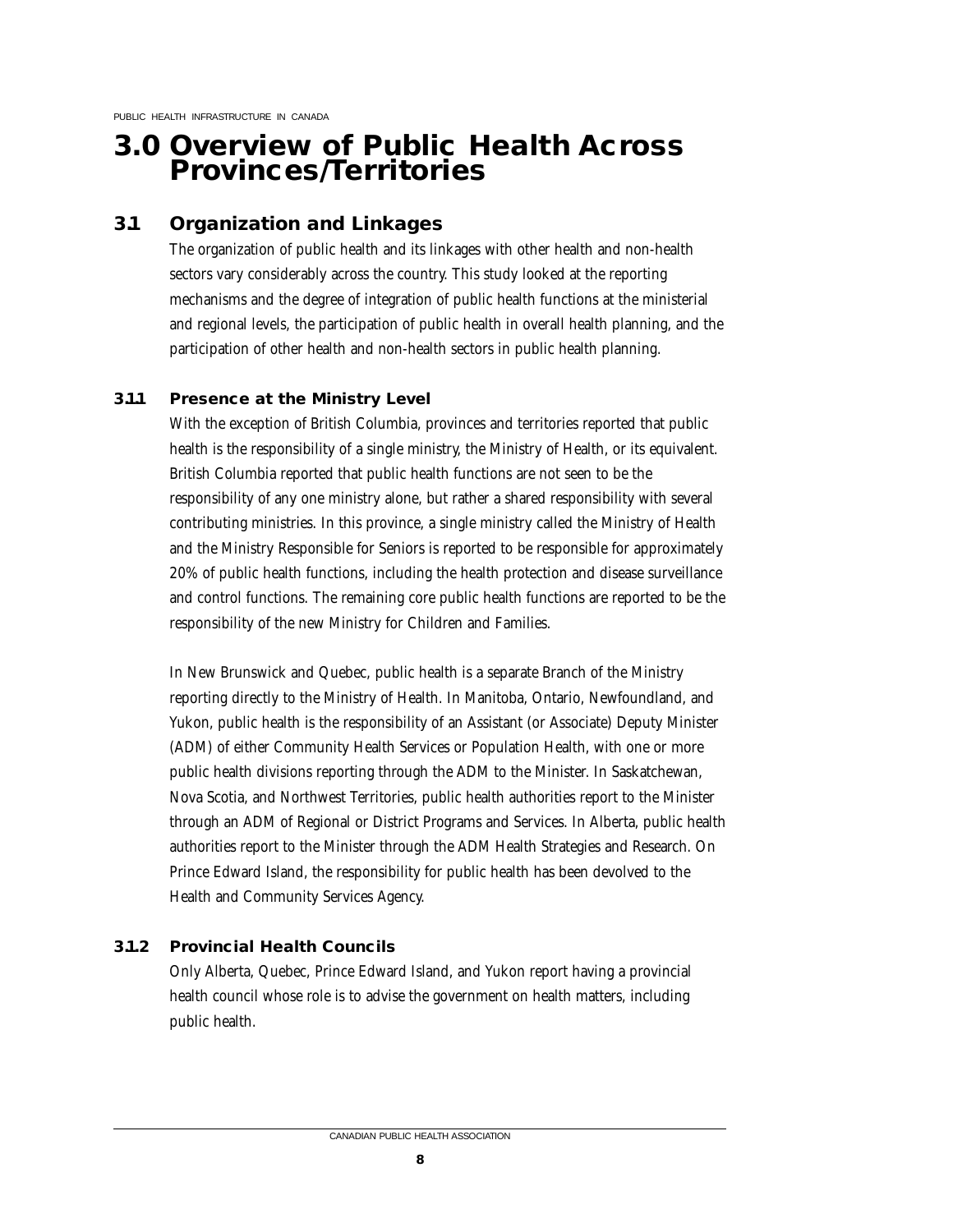#### **3.1.3 Environmental Health**

Environmental health, an integral part of the health protection function of public health, is organized differently throughout Canada and is currently in a state of flux. In seven provinces and the two territories, the Ministry of Health remains the lead ministry for environmental health functions while in Manitoba and Nova Scotia, this responsibility has been given to the Ministry of the Environment. In Newfoundland, although the Ministry of Health may still have responsibility for ensuring environmental health under legislation, all of the resources are in a separate ministry entitled Government Services. The Ministry of Health has no control over the utilization of environmental health resources. On Prince Edward Island, the Queen's Regional Health Board is primarily responsible for environmental health. Regional respondents expressed concern about environmental health being separate from other public health functions. Provincial respondents in both Manitoba and Nova Scotia report that there is considerable collaboration between the Ministry of the Environment and the Ministry of Health.

#### **3.1.4 Integration into Regional Structures**

Comprehensive regional health boards, whose mandates include public health as part of integrated regional health services, are now present in British Columbia, Alberta, Saskatchewan, Manitoba, Quebec, Prince Edward Island, Nova Scotia, and Northwest Territories. In Newfoundland, the two Northern Boards are part of a completely integrated regional health system. Otherwise, the regional boards have a mandate for comprehensive community health services but not for acute care or any kind of institutional care. Ontario and New Brunswick have maintained public health organizationally separate from other health organizations. Yukon is about to repatriate its health services, and within the new health system, public health will be the responsibility of the provincial government while the administration of public health programs and services will remain with the Yukon territorial government.

There are considerable differences in the presence of public health within regional health organizations with fully integrated public health systems. Fifty-three percent (53%) indicate that there is one department or division responsible for public health functions within the organization, 34% indicate that there is more than one department, and only 13% indicate that public health has no definable structure within their regional organization.

Comments provided by regional respondents revealed differences in the way that public health functions are organized, according to the population served and the geographic area covered. In Yukon, Northwest Territories, and northern areas of Newfoundland, nursing stations are utilized to provide all health services, including public health. Critical health issues, such as diabetes, substance abuse, and an increased prevalence of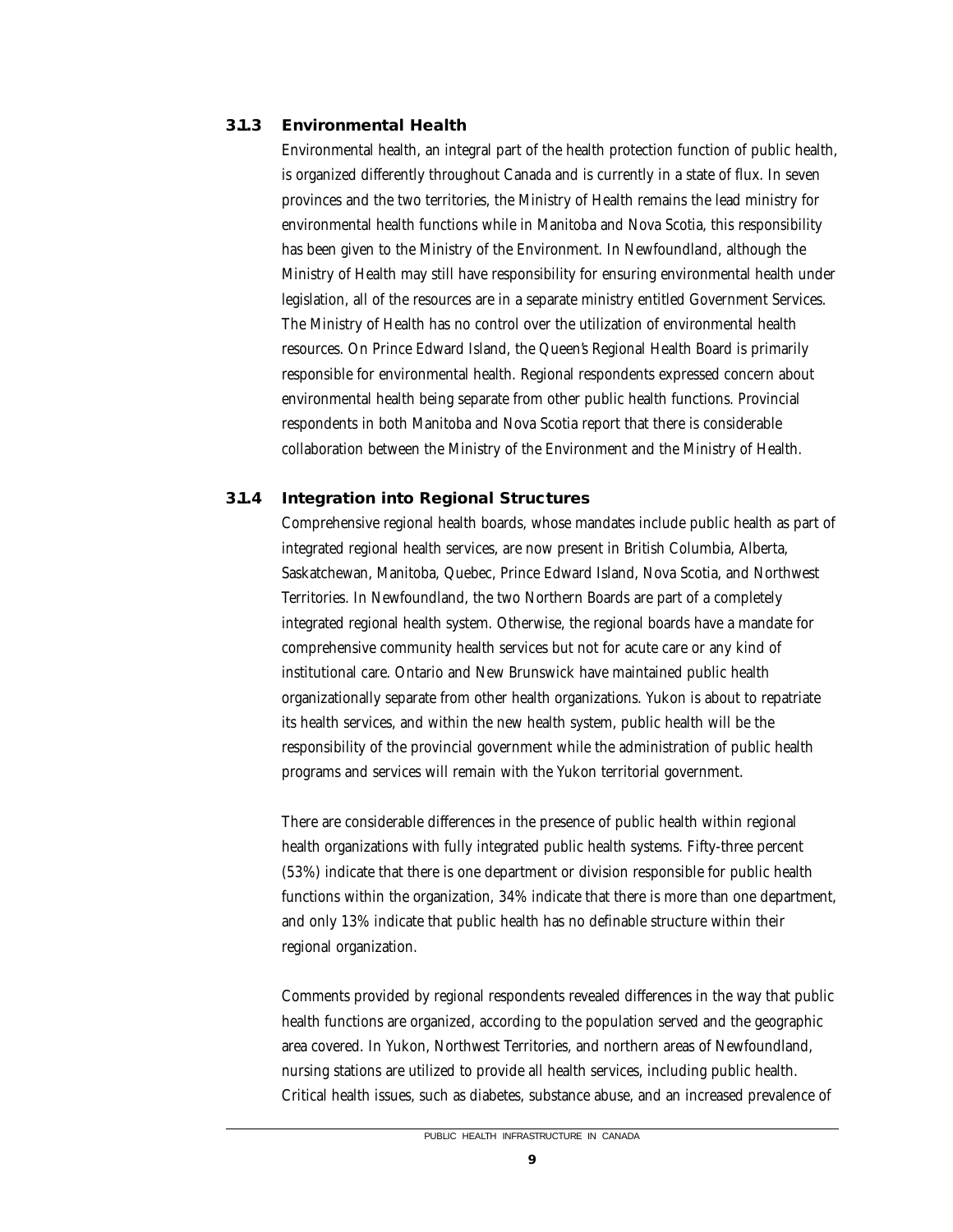teenage pregnancies are found in these small remote communities and must be addressed by local public health workers. Moreover, they have a majority of residents who are Inuit, Innu or native, making them more similar to one another than to other parts of the health systems within which they are located. There may be opportunities for useful collaboration between public health specialists who work with similar populations, such as northern community workers and metropolitan area workers.

There is a growing trend for native councils and commissions to assume responsibility for many services, including health. For instance, Health Canada recently handed over responsibility for certain health services, including public health, to two new health organizations, the Labrador Inuit Health Commission (LIHC) and the Innu Nation Health (INH). These services are augmented with provincially-provided resources, such as environmental health. However, responsibility for the planning and the delivery of programs and services rests with these Councils or Commissions. As native selfgovernment becomes more prevalent across Canada, delivery of health services by native health boards will become more common. Collaboration between these organizations may be useful to determine what organizational structures are most effective.

## **3.1.5 Participation in the Overall Planning of Health Programs and Services**

Fifty percent (50%) of regional respondents reported that they are full participants in the overall planning of health programs and services while 43% reported being occasional participants. Only 7% of regional respondents reported not participating in the planning of overall health programs and services.

Respondents not participating in overall health planning were more likely to be from Nova Scotia, where 40% of respondents reported no participation. Respondents from Alberta (76%), Saskatchewan (55%), Newfoundland (80%), and Northwest Territories (80%) were most likely to report being full participants in the planning of overall health programs.

While the degree of involvement of regional respondents in the planning of overall health programs and services was reported to be high (93%), respondents who reported that their public health services were part of a regional health organization were significantly more likely to report full involvement versus occasional involvement (p<0.001). This finding is not surprising in view of their co-location and reported integration with other health sectors.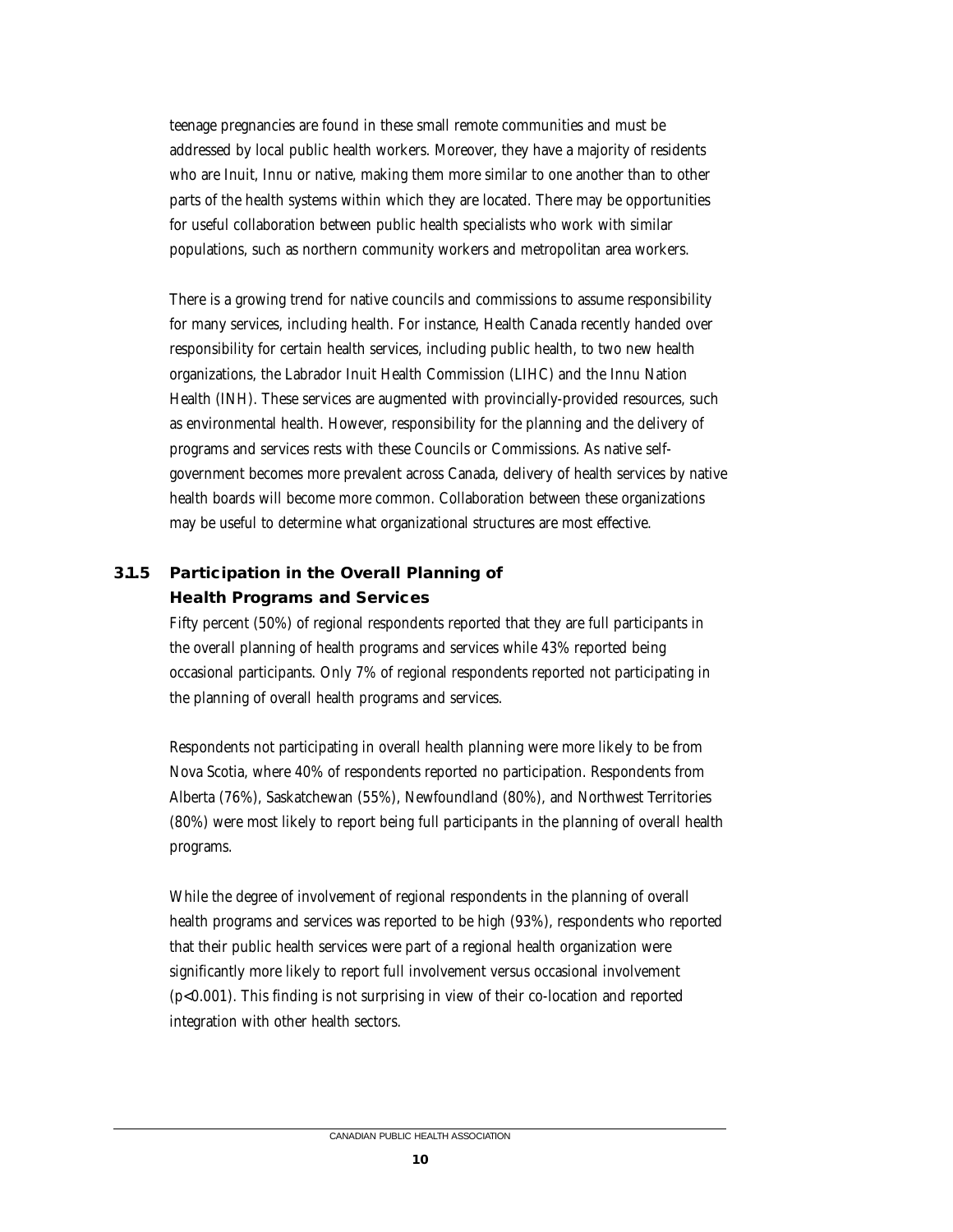# **3.1.6 Linkages in the Planning of Public Health Programs and Services**

Seventy-five percent (75%) of regional respondents reported that the following health and non-health providers are involved in planning public health programs and services (includes the percentage of respondents indicating linkages with this provider group):

- $\blacktriangleright$  social services (65%)
- $\geq$  hospitals (65%)
- $\geq$  home care (58%)
- $\blacktriangleright$  education (56%)
- $\geq$  long-term care (47%)
- $\geq$  other health providers (38%)
- $\triangleright$  other non-health providers (25%)

# **3.2 Official Mandate of Public Health**

## **3.2.1 Public Health Legislation**

The legislative mandate for public health within each province and territory is present in one major piece of public health legislation, often called the Public Health Act. This Act focuses primarily on the health protection and control of communicable disease portions of public health. Other Acts and Regulations are present in each province and territory and aim to restrict hazards to the health of individuals and of the public in general. These secondary public health acts include acts which aim to restrict secondhand smoke, legislation concerning traffic and bicycles, legislation which aims to maintain a healthy environment, legislation to control the transmission of sexually transmitted diseases, and legislation to enforce health standards in public areas.

# **3.2.2 Presence of Public Health Definitions/vision, Goals, Objectives, Standards, and Program Guidelines**

At this time, only four provinces report having public health definitions/vision, goals, objectives, standards, and program guidelines in place or under development. Study findings indicate that the provincially-set public health definitions/vision, goals, objectives, standards, and guidelines are widely used and considered very useful in guiding public health programs and services. In Ontario, Quebec, and New Brunswick, where there are reported to be provincially-set core program guidelines, these documents are reported to be very useful. In particular, respondents' comments indicate strong support for provincially/territorially-set public health standards.

Sixty-nine percent (69%) of regional respondents reported working with an official definition or vision of public health. Many of these respondents provided as evidence of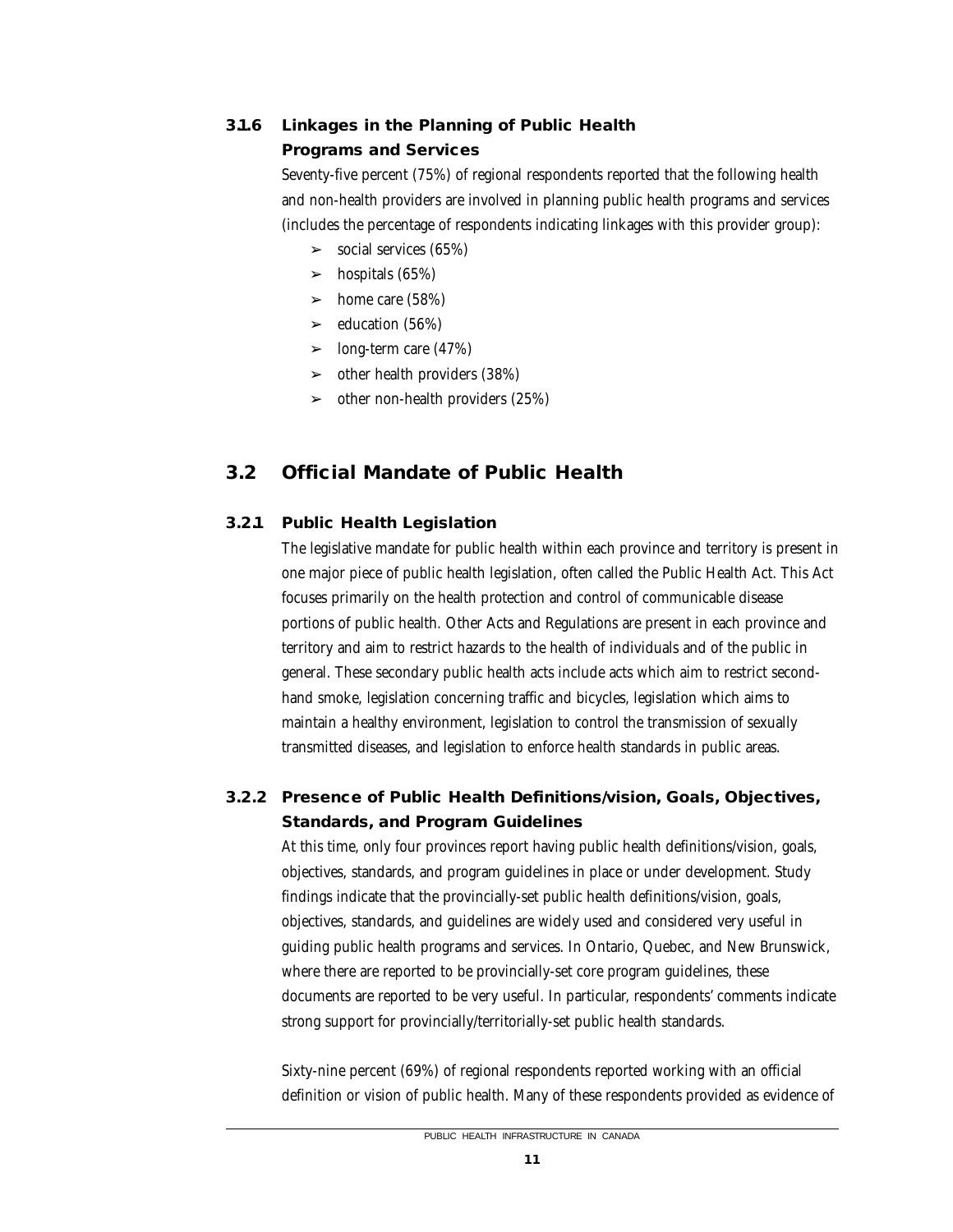this, mission statements that include broad statements about "population health" or "community health", rather than specific definitions of public health. It should be noted that the comments provided by respondents used the terms "population health" and "community health" as synonymous with the term "public health".

Ninety percent (90%) of regional respondents reported working with public health goals, the same percentage (90%) reported working with public health objectives, 85% reported having public health standards, and 96% reported having public health program guidelines. In those provinces with provincially-set core program guidelines, these are reported by the majority of respondents as providing the official mandate for public health programs and services.

# **3.3 Funding**

Funding of public health programs and services is variable across the country and within individual provinces and territories. Public health programs and services which are integrated into comprehensive health organizations are more likely to get their funding through a health board. Respondents frequently expressed concern about having to "compete" for funding with more politically powerful sectors, such as health care institutions. Even in provinces with integrated health services, some public health funding is reported to come directly from the government.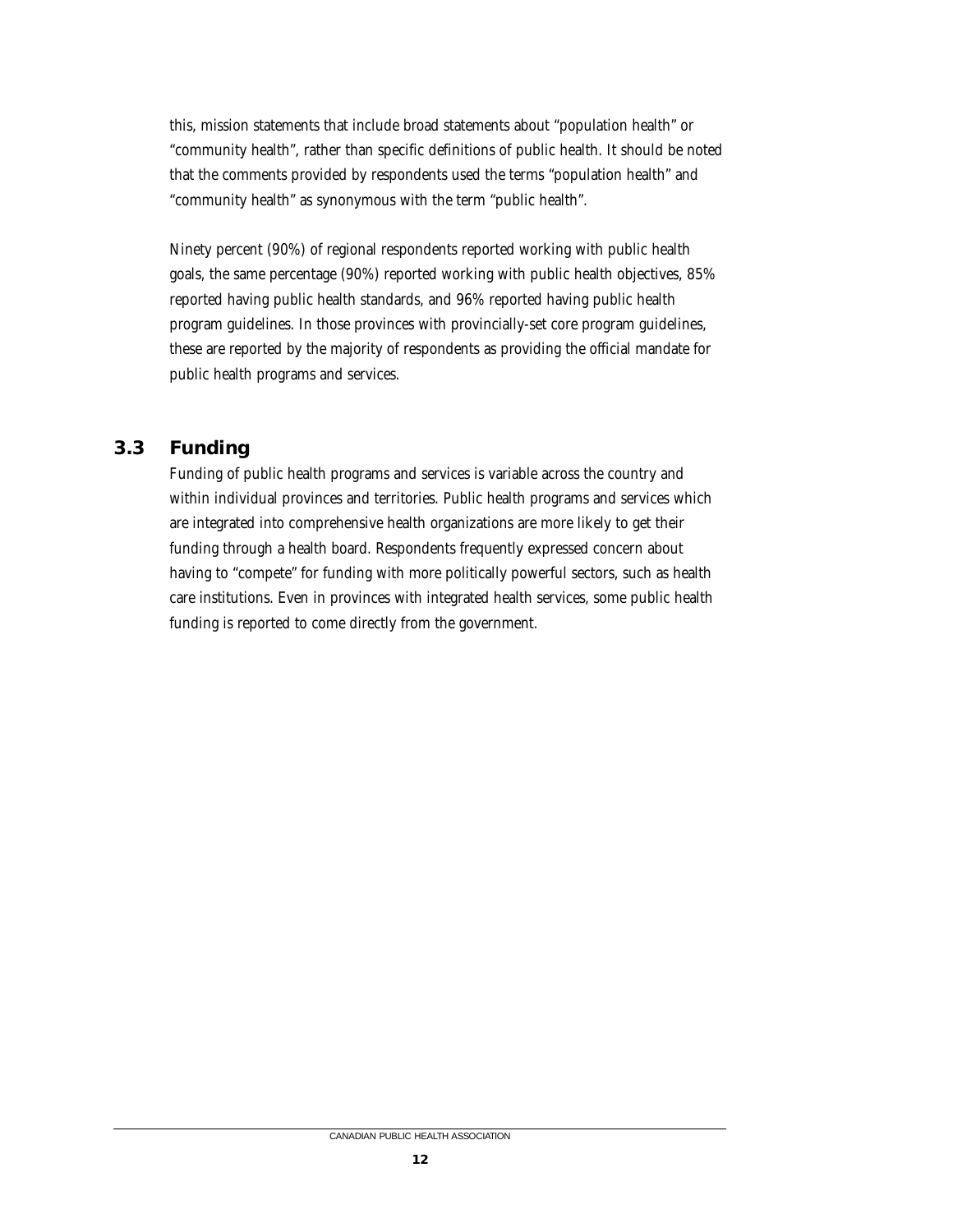# **4.0 Overview of the Impact of Health System Reforms on Public Health Across Canada**

Health system reforms are at various stages of planning and implementation across the country. Reports of provincial royal commissions provided much of the policy direction for these reforms. While provincial and territorial differences exist, reforms have been driven by the common themes of fiscal restraint and devolution of health services to regional or district health organizations with legally responsible boards.

Regionalization of health services has been the widespread Canadian blueprint for reforms. Infrastructures consisting of autonomous, integrated health boards at the regional or district level are now common from coast to coast. In all provinces and territories, with the notable exception of Ontario and Yukon, some degree of regionalization of public health services has occurred. Some provinces have completely devolved responsibility and funding for public health services to independent regional organizations, with provincial and territorial governments maintaining the role of advisors, legislators, and broad policy-makers. In other provinces and territories, provincial governments have retained public health programs and services as part of a provincial or territorial organization.

Within organizations where public health has become part of regional health services, public health has been integrated to a greater or lesser extent. In Alberta, Saskatchewan, Quebec, Prince Edward Island, the two Northern Boards of Newfoundland, and Northwest Territories, public health programs and services are planned, funded, and delivered almost entirely from an independent health region or health district operated by a board whose legislated mandate includes the provision of all health services to a designated population. British Columbia, Manitoba, and Nova Scotia are each in the process of integrating public health into regional health organizations. In Newfoundland, with the exception of the two Northern Boards, the regional boards have a mandate for comprehensive community health services but not for acute care or any kind of institutional care. Ontario continues to operate using a system of local or municipal health boards. The Ontario health system has not made any significant movement towards a comprehensive regional health structure with integrated public health services. In fact, funding for public health programs and services will become a municipal responsibility this year. This move has caused considerable concern among those working in public health in Ontario.

Given the diverse range of health reforms, interprovincial comparisons may not be useful. However, Canada-wide summaries do provide some insight into the range of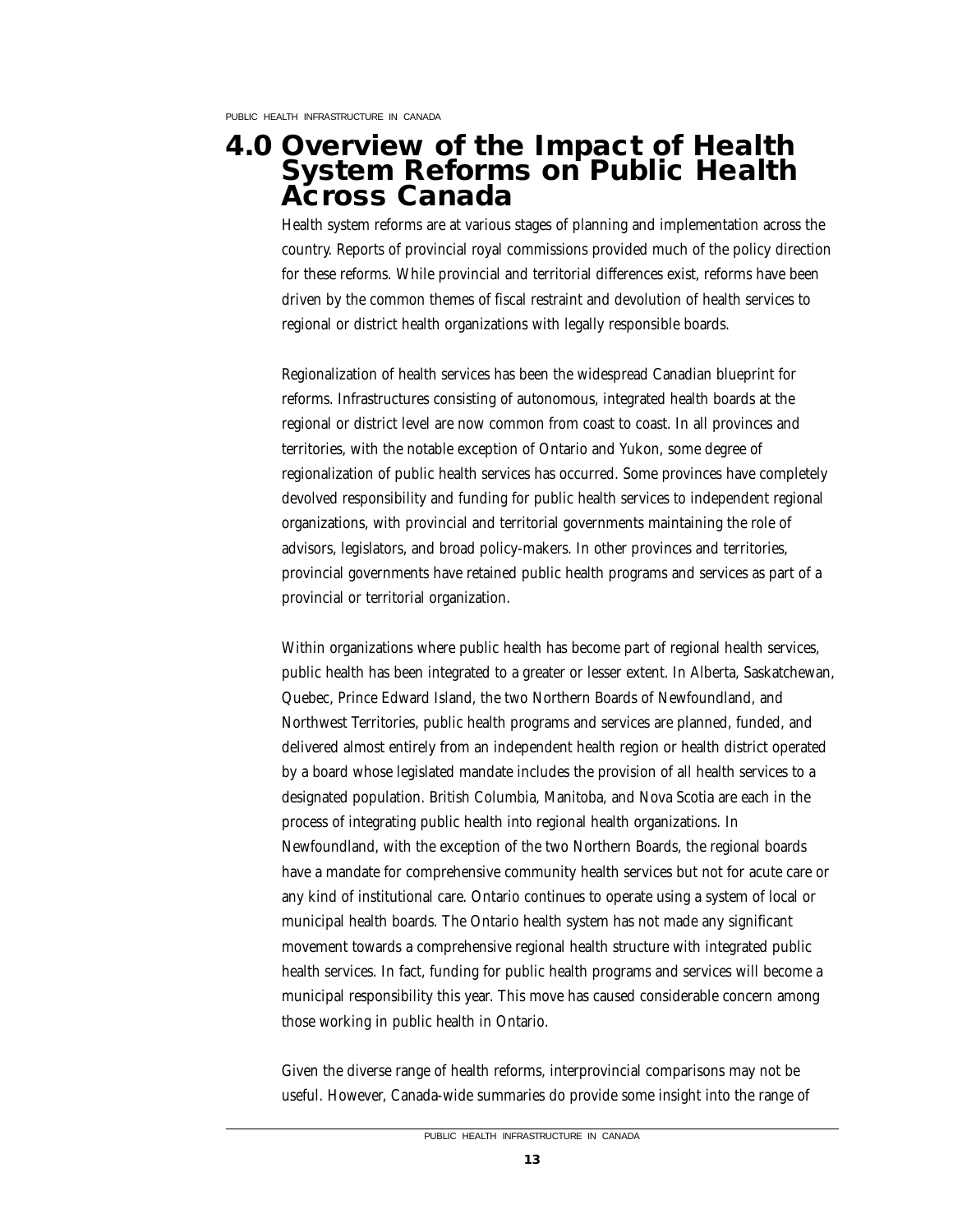experiences and perceptions regarding the impact of health reforms on public health and the following summary information is provided for this purpose.

# **4.1 Impact on Overall Effectiveness and Efficiency of Public Health**

Regional respondents were asked to assess the overall impact of health system reforms, using a scale of 1-5 [1 being "made public health *much less* effective and efficient" and 5 being "made public health *much more* effective and efficient"]. Overall, regional respondents reported most frequently that reforms have not had a significant impact on public health programs and services  $[median = 3, mode = 3]$ . Slightly more respondents answered that health reforms have had either a somewhat or very negative impact (38%) than answered that reforms have had either a somewhat or very positive impact (30%).

#### **4.1.1 Correlation Between Regionalization and Overall Impact**

Respondents who indicated that their public health services were part of a regional health organization were significantly more likely to answer that health reforms have had either a somewhat or very positive impact on overall effectiveness and efficiency of public health programs and services (p< 0.001). This comparison was done using a median test for independent samples.

Comments by regional respondents indicate that the perception of health reforms as a positive influence on public health may be attributable to the new regional structures which allow for greater collaboration and integrated program work.

It is important to restate here that there are very large differences between provinces and the reader must appreciate the limitations of this Canada-wide analysis.

## **4.2 Impact on Scope, Quality, Funding, and Staffing**

Respondents answered questions on the overall impact of health reforms on four key areas of public health programs and services: scope, quality, funding, and staffing, using a Likert scale with  $1 = \text{very negative impact}, 2 = \text{somewhat negative impact}, 3 = \text{no}$ significant impact,  $4 =$  somewhat positive impact,  $5 =$  very positive impact.

Not surprisingly, there was a significant correlation between how respondents answered the question of the overall impact of reforms on effectiveness and efficiency and how they answered questions about the impact of reforms on scope, quality, funding, and staffing. A positive response in the first case was significantly more frequently associated with a positive response to the other questions (p< 0.001).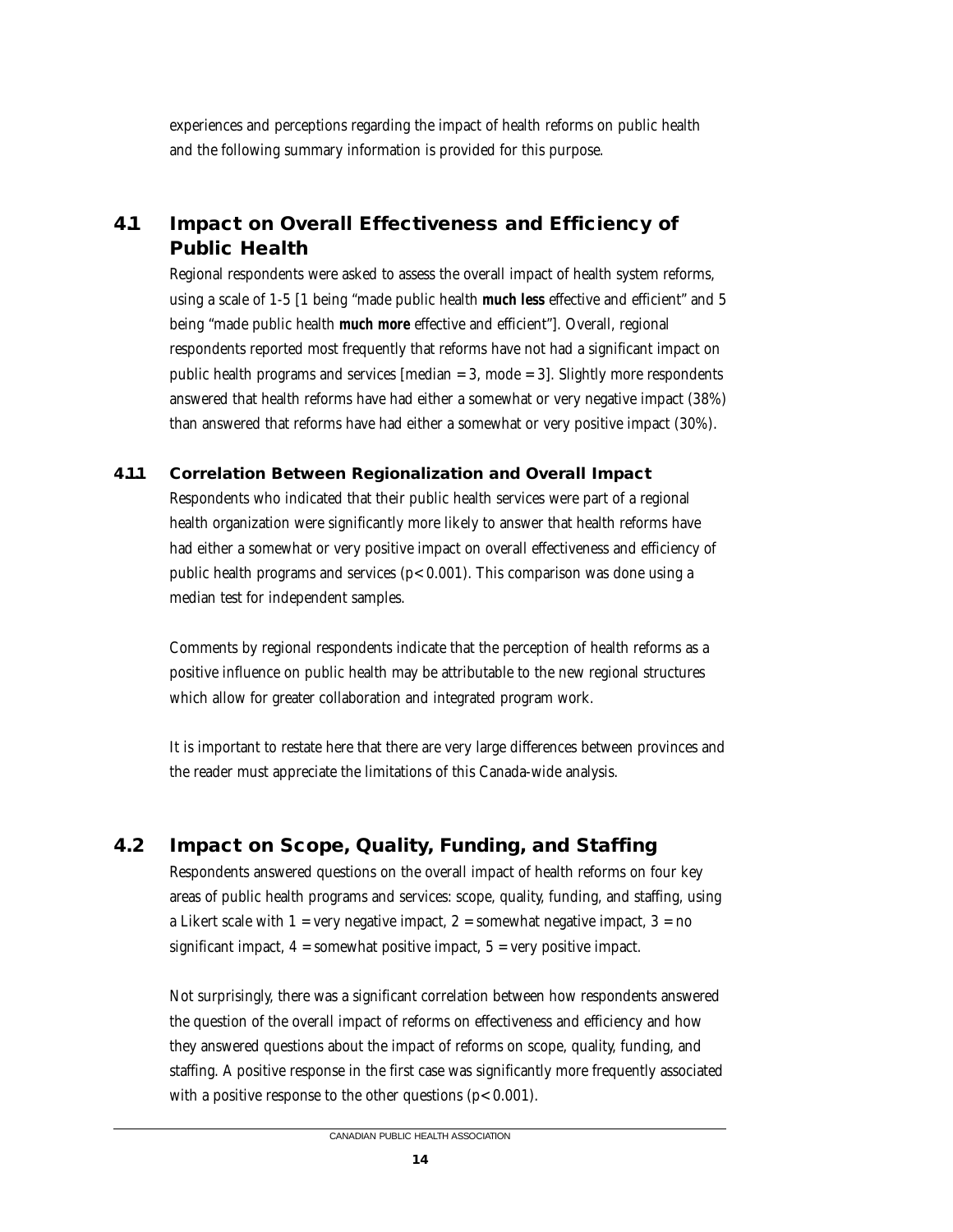A lack of pre-health reform data makes a pre- and post-survey comparison impossible. However, by comparing the results of each variable: scope, quality, funding, and staffing, to a null hypothesis test value of "3" indicating no significant impact, we find that health reforms are reported to have had a significant impact on funding and staffing only ( $p$ < 0.05).

#### **4.2.1 Scope**

The overall impact of health reforms on the scope of public health programs and services was reported as being *not significant* (median = 3). There were almost equal responses on the negative (34%) and positive (33%) sides of the median {interquartile range = 2 to 4.

#### **4.2.2 Quality**

The overall impact of health reforms on the quality of public health programs and services was reported as being *not significant* (median = 3). There were almost equal responses on the negative (46%) and positive (43%) sides of the median {interquartile range  $= 2$  to 4.

#### **4.2.3 Funding**

The median response to the question of the impact of health reforms on the funding of public health programs and services was 3, or not significant {interquartile range = 2 to 3}. However, there were almost twice as many respondents reporting that the impact on funding had been either very or somewhat negative (46%) than those reporting that it had been either very or somewhat positive (24%).

Testing against a hypothetical test value of 3 indicating no significant change reveals that, overall, regional respondents rated the impact of health reforms on funding as being significantly *negative* (p< 0.05).

#### **4.2.4 Staffing**

The median response to the question of the impact of health reforms on the staffing of public health programs and services was 3, or not significant {interquartile range = 2 to 4}. However, there were more respondents reporting that the impact on staffing had been either very or somewhat negative (44%) than those reporting that it had been either very or somewhat positive (27%).

Testing against a hypothetical test value of 3 (no significant change) reveals that, overall, regional respondents rated the impact of health reforms on staffing as being significantly *negative* (p< 0.05).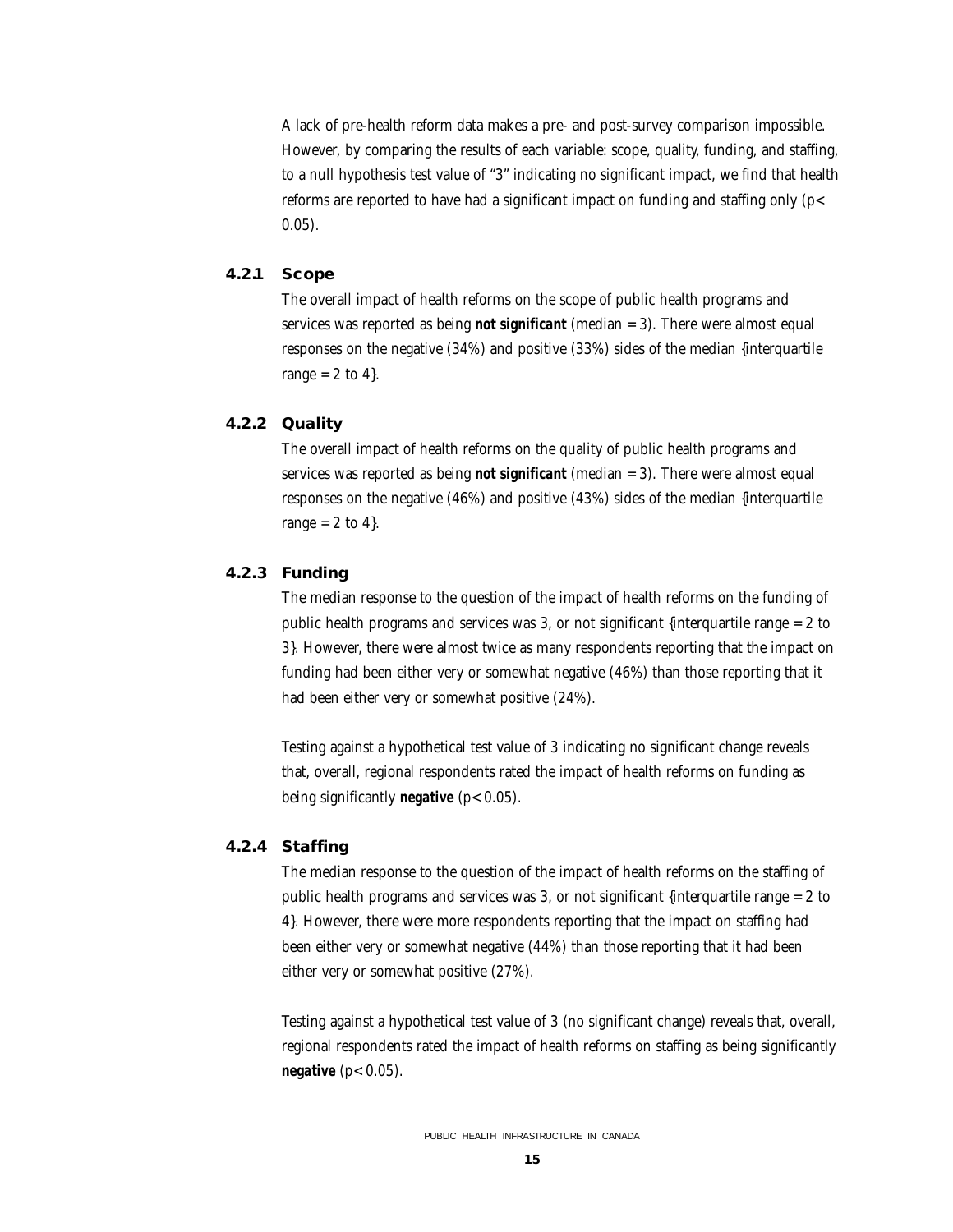# **4.3 Impact on Core Public Health Functions**

A numeric comparison of the impact of health reforms on the five core public health functions cannot be carried out using the results of this survey. The question asked for written responses only and did not prompt or ask respondents to rate the impact as positive or negative. The researcher, in reviewing this section, recorded the responses as generally negative, generally positive, no significant impact, and other.

Responses were recorded as "positive" if they mentioned gains or improvements such as increased resources, quality, program emphasis, or increased involvement by other sectors. Responses were recorded as "negative" if they mentioned decreased resources, decreased quality, less program emphasis, or decreased involvement by other sectors. Variable responses and responses of a descriptive nature were recorded as "other".

A review of the responses given by all regional respondents on health reforms reveals that more respondents reported:

- ➢ a *positive impact* on **healthy public policy**,
- ➢ either a *positive or negative impact* on **health promotion** the number of positive and negative comments being almost equal (45 and 46, respectively),
- ➢ *no significant impact* on the more traditional core public health functions of **health protection, disease prevention**, and **disease surveillance and control**.

The most decisive statements of "no significant impact" came consistently in the area of disease surveillance and control. In narrative comments, many respondents indicated that these programs are the most "traditional", the most commonly legislated or mandated through program standards and guidelines and the least likely to be affected by fiscal reductions. Many respondents expressed frustration that health promotion and disease prevention are not afforded the same protection.

# **4.4 Expected Impact of Future Health System Reforms**

Eighty-four percent (84%) of respondents indicated that they are expecting future health reforms which will impact on public health in their region. Using a Likert scale of 1-5  $[1 = \text{very negative impact}, 2 = \text{somewhat negative impact}, 3 = \text{no significant impact}, 4 = \text{computation current}, 3 = \text{comulation current}, 4 = \text{comulation current}, 5 = \text{comulation current}, 6 = \text{comulation current}, 7 = \text{comulation current}, 1 = \text{comulation current}, 1 = \text{comulation current}, 1 = \text{comulation current}, 1 = \text{comulation current}, 1 = \text{comulation current}, 1 = \text{comulation current}, 1 = \text{comulation current}, 1 = \text{comulation current}, 1 = \text{comulation current}, 1 = \text{comulation current}, 1 = \text{comulation current}, 1 = \text{comulation current}, 1 = \text{comulation current$ somewhat positive impact, 5 = very positive impact], respondents answered questions regarding the expected overall impact of future health reforms on the scope, quality, funding, and staffing of public health programs and services.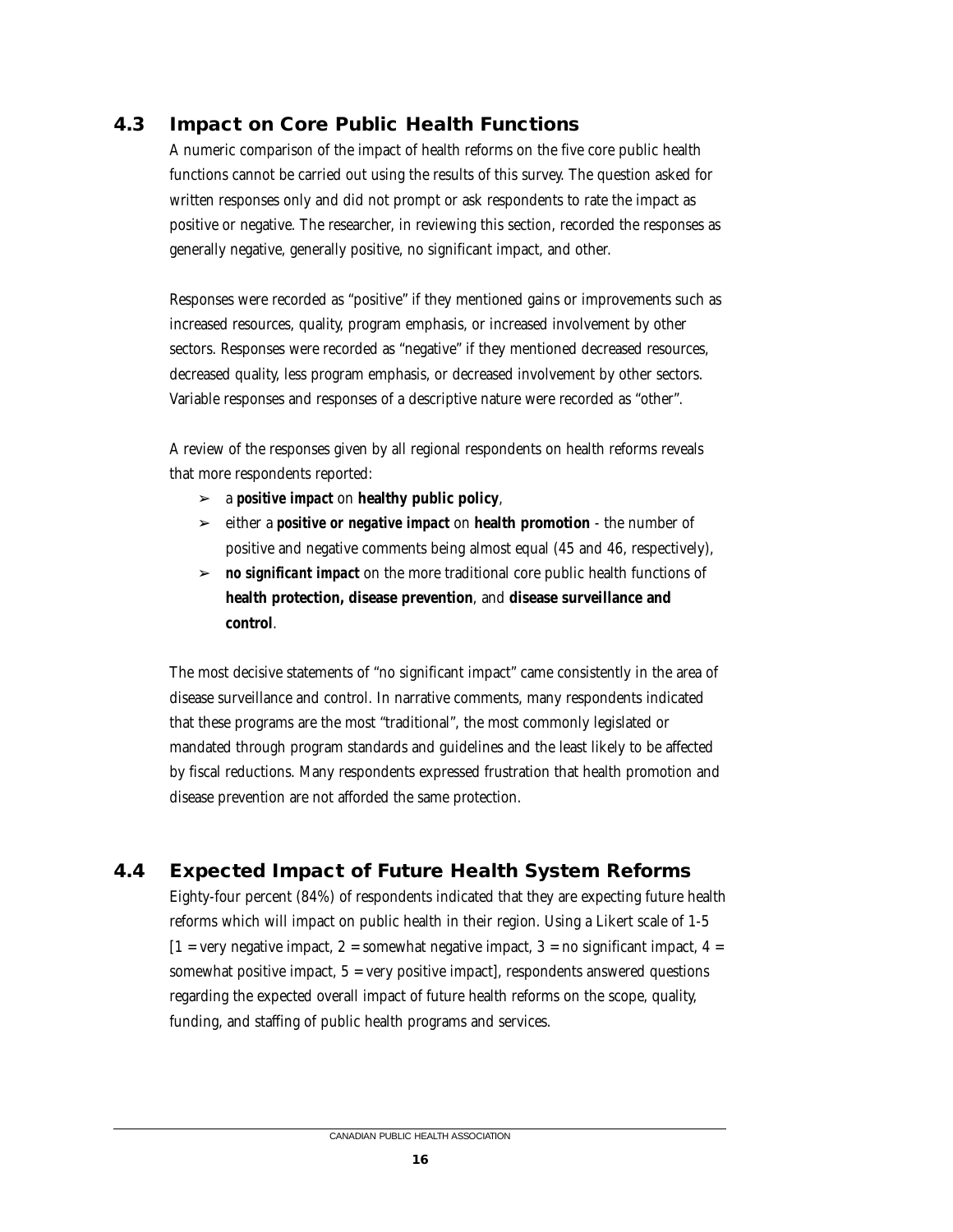A paired comparison of responses to questions on the impact of *current* versus *future* health reforms on the scope, quality, funding, and staffing revealed that respondents are significantly more optimistic about the future (p< 0.05).

#### **4.4.1 Scope**

Overall, the impact of future health reforms on the scope of public health programs and services is expected to be *somewhat positive* (median  $= 4$ ; interquartile range  $= 2$  to 4).

#### **4.4.2 Quality**

Overall, the impact of future health reforms on the quality of public health programs and services is expected to be *not significant* (median = 3; interquartile range = 2 to 4).

#### **4.4.3 Funding**

Overall, the impact of future health reforms on the funding of public health programs and services is expected to be *not significant* (median = 3; interquartile range = 2 to 4).

#### **4.4.4 Staffing**

Overall, the impact of future health reforms on the staffing of public health programs and services is expected to be *not significant* (median = 3; interquartile range = 2 to 4).

Respondents' answers indicate that they expect future health reforms will have a more positive impact than recent health reforms have had. Generally, respondents were most positive about the expected impact of future reforms in the areas of scope and quality of programs and services. The impact of future reforms on funding and staffing is expected to continue to be negative.

#### **Final Note**

The reader is reminded of the limitations of these Canada-wide summaries. While they are interesting, the usefulness of the results is limited due to the variable sampling methods used, the differences in sample sizes between provinces, and the limited statistical analysis which could be conducted on this ordinal data. The reader should view this section largely as an environmental scan of public health across the country. These results may be most useful in providing a baseline for future survey results.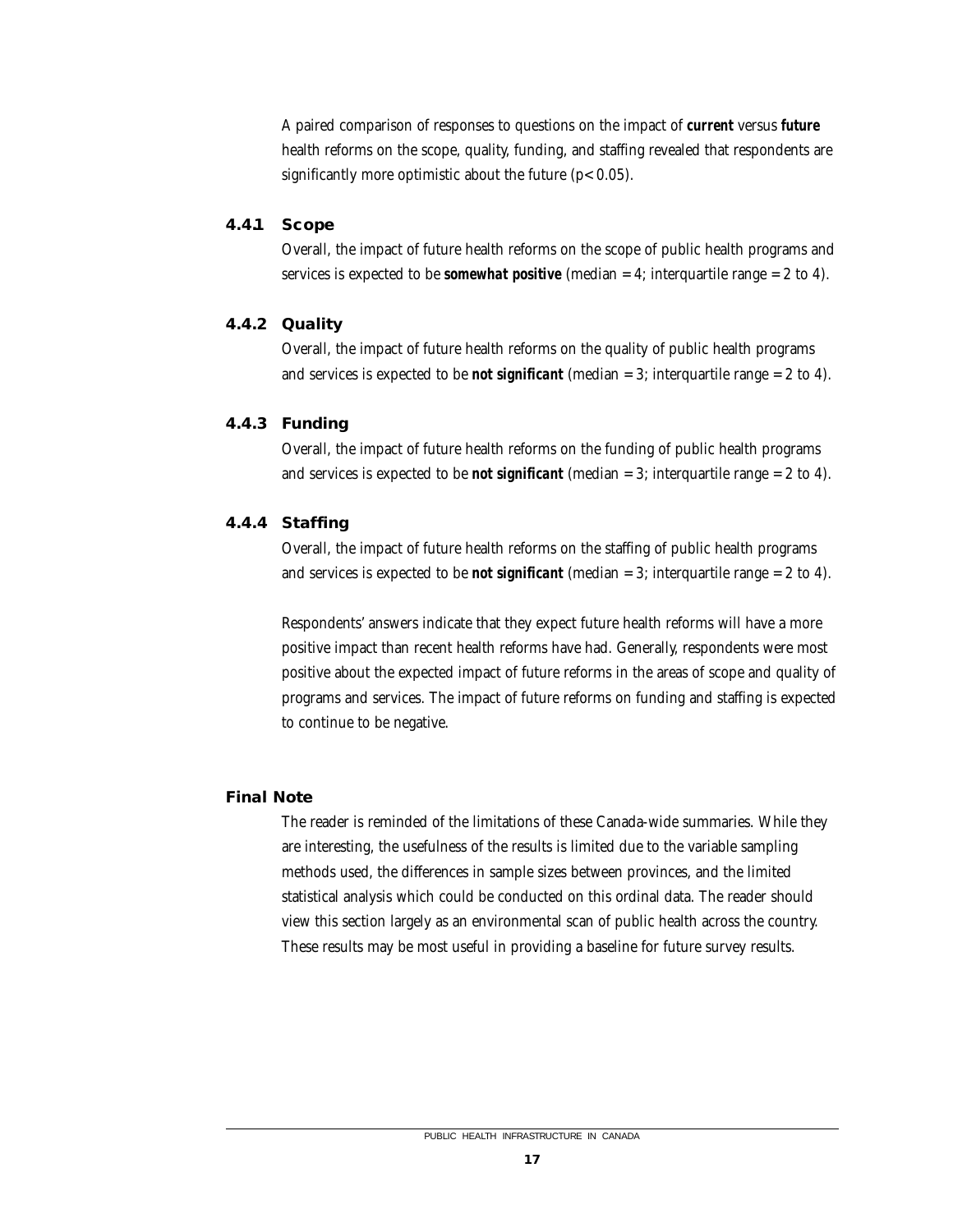PUBLIC HEALTH INFRASTRUCTURE IN CANADA

# **5.0 Key Findings**

The purpose of this section of the report is not to review findings from each individual province and territory, but instead to gather together key findings from all parts of the report.

### **5.1 Organization and Official Mandate of Public Health**

➢ The presence of public health across the provinces and territories of Canada differs significantly. While some similarities exist, such as in the case of public health legislation, there remain large differences in governance structure, funding, linkages, the presence of environmental health, the official mandate, and the presence of core programs and services across provinces and territories, and in some cases, within provinces and territories.

- $\geq$  Public health infrastructure in many provinces and territories underwent major changes on April 1, 1997. In British Columbia, Manitoba, and Nova Scotia, this date signaled initial, or further, devolution of responsibility for public health to comprehensive health organizations. In Ontario, this date signaled a move to 100% municipal funding of many services, including public health. In Yukon, this date signaled the repatriation of health services to the Yukon territorial government.
- $\triangleright$  In each province and territory, there is one primary Act which legislates health protection functions and control of communicable diseases. Other health and nonhealth Acts in each province and territory include portions which encompass other public health programs and services. New Brunswick and Manitoba are currently revising their respective Public Health Acts. Ontario and Quebec are planning future revisions to their primary pieces of public health legislation.
- ➢ At the regional level, core public health functions, such as health promotion and disease prevention, are being integrated with other health services as part of comprehensive regional or district health services. From this study, it appears that public health is becoming more frequently an integrated part of client-defined program areas, such as child services, rather than of functional programs, such as health promotion.
- ➢ In five provinces/territories, public health's core functions are found within a single organization at the ministry level. In the remaining provinces/territories, public health's core functions are spread out in more than one directorate, and in the case of British Columbia, in more than one ministry.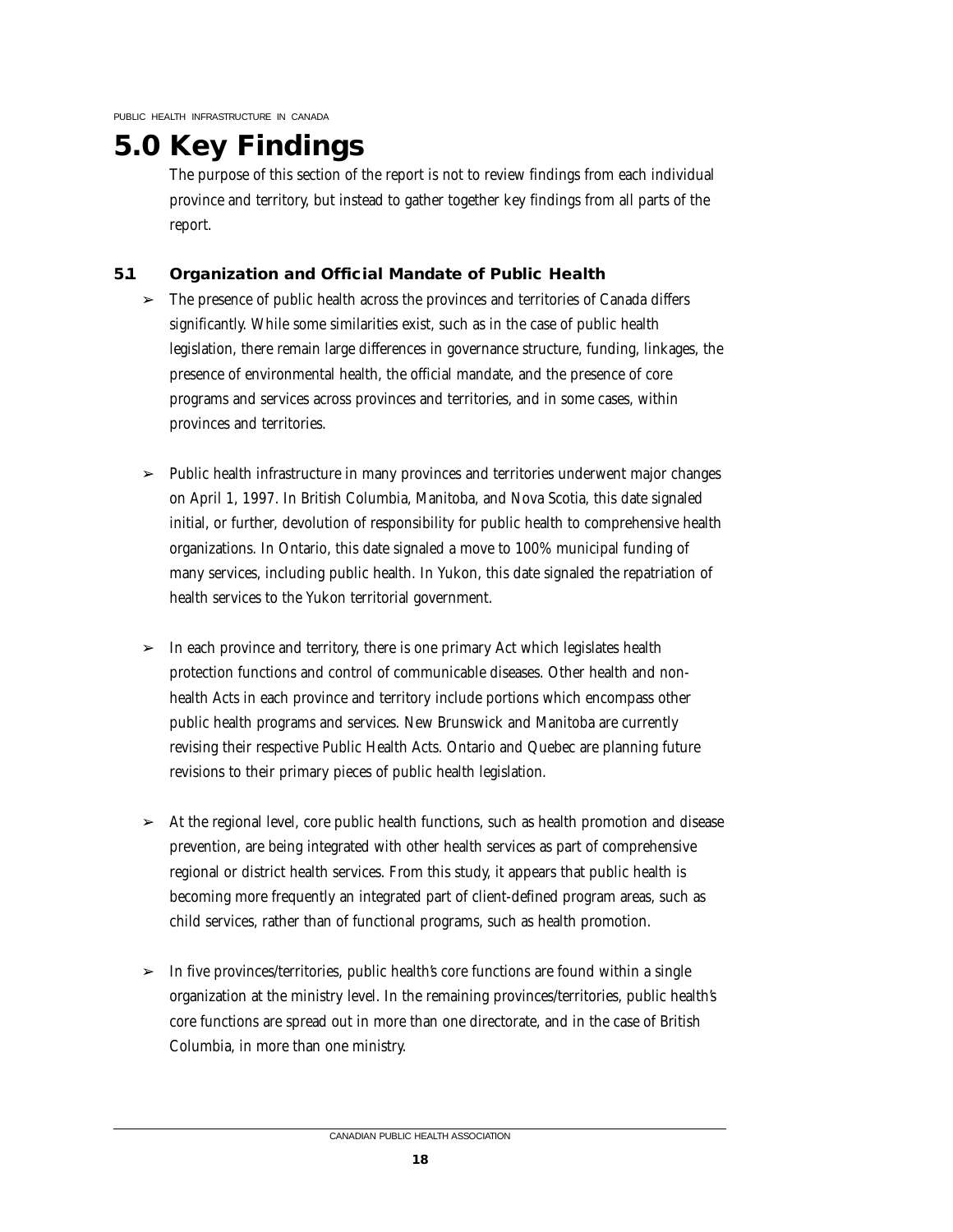- $\triangleright$  Environmental health functions are the primary responsibility of the Ministry of Health in seven provinces and the two territories, the responsibility of the Ministry of the Environment in two provinces, and the responsibility of some other agency in one province.
- $\triangleright$  Respondents expressed strong support for provincially/territorially-mandated public health core program guidelines and standards of practice, which allow for regional flexibility.
- $\triangleright$  There are no commonly used terms for public health and its functions. The terms "population health" and "community health" are frequently used in place of the term "public health".

# **5.2 Focus of Public Health**

- $\geq$  Respondents from across the country reported that public health has a leadership role to play in newly reformed provincial and territorial health systems.
- ➢ Public health workers surveyed reported that it is important to focus public health programs and services on the determinants of health rather than on health care. Respondents expressed strong support for public health approaches that encompass components of population health, community health, and "wellness", rather than of "illness".
- $\triangleright$  Regional respondents reported being actively involved in planning overall health services. This result was consistent across different types of public health organizations. Regional respondents did report, however, that regional health organizations provide them with many positive opportunities to improve public health programs and services, including opportunities to integrate and collaborate with other health and non-health sectors, and to have a stronger presence and voice in planning health services.
- ➢ Respondents recognized the importance of establishing and using outcome measures for public health programs and services.
- $\geq$  Respondents recognized the need for public health to move beyond traditional program jurisdictions and to blend skills with others to achieve healthier communities.
- $\triangleright$  Respondents recognized the increased role that public health will have to play as less emphasis is placed on the acute care sector and more is placed on community-based services.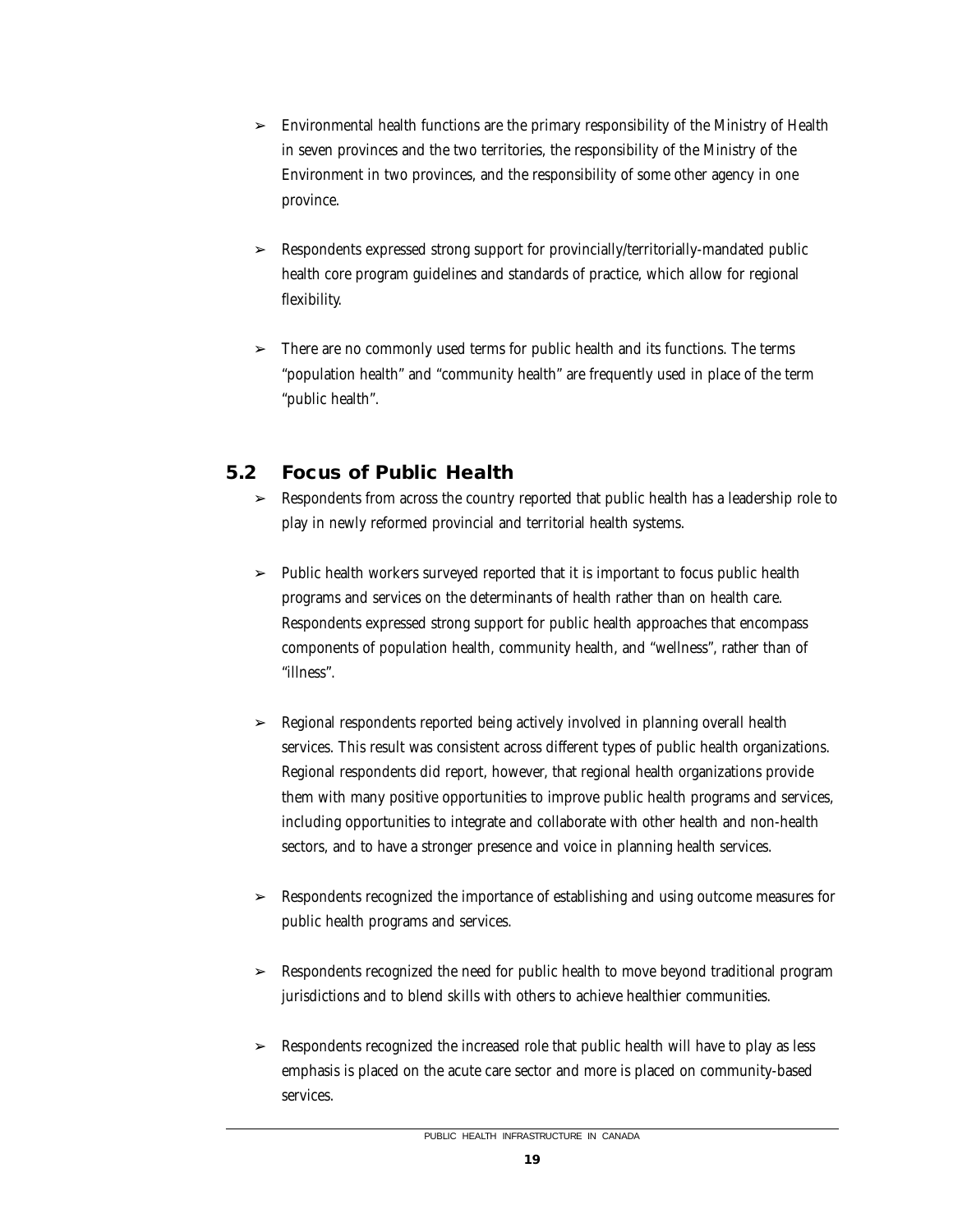# **5.3 Impact of Health System Reforms**

- ➢ Respondents who identified themselves as working in regional health organizations were significantly more likely to report that health reforms have had a positive impact on the overall effectiveness and efficiency of public health. This group was also significantly more likely to report being full participants in the planning of overall health programs and services.
- ➢ Regional respondents expressed concern over the potential for disparities in public health programs and services across regions brought on by the devolution of responsibility and funding to regional and municipal organizations whose boards may not place a high priority on public health programs and services.
- ➢ While there were individual provincial and territorial differences reported, overall, health reforms were reported to have had the most negative impact on the funding and staffing of public health programs and services, and reported to have had no significant impact on the quality and scope of public health programs and services.
- ➢ While there were individual provincial and territorial differences reported, overall, health reforms are reported to have had a mixed or variable impact on health promotion, a positive impact on healthy public policy, and no significant impact on the most traditional public health functions of health protection, disease prevention, and disease surveillance and control.
- $\triangleright$  Overall, respondents reported that they expect future health reforms will impact less negatively on public health programs and services than have past reforms. Respondents indicated that future health reforms will not impact significantly on the scope, quality, funding, and staffing of public health programs and services.